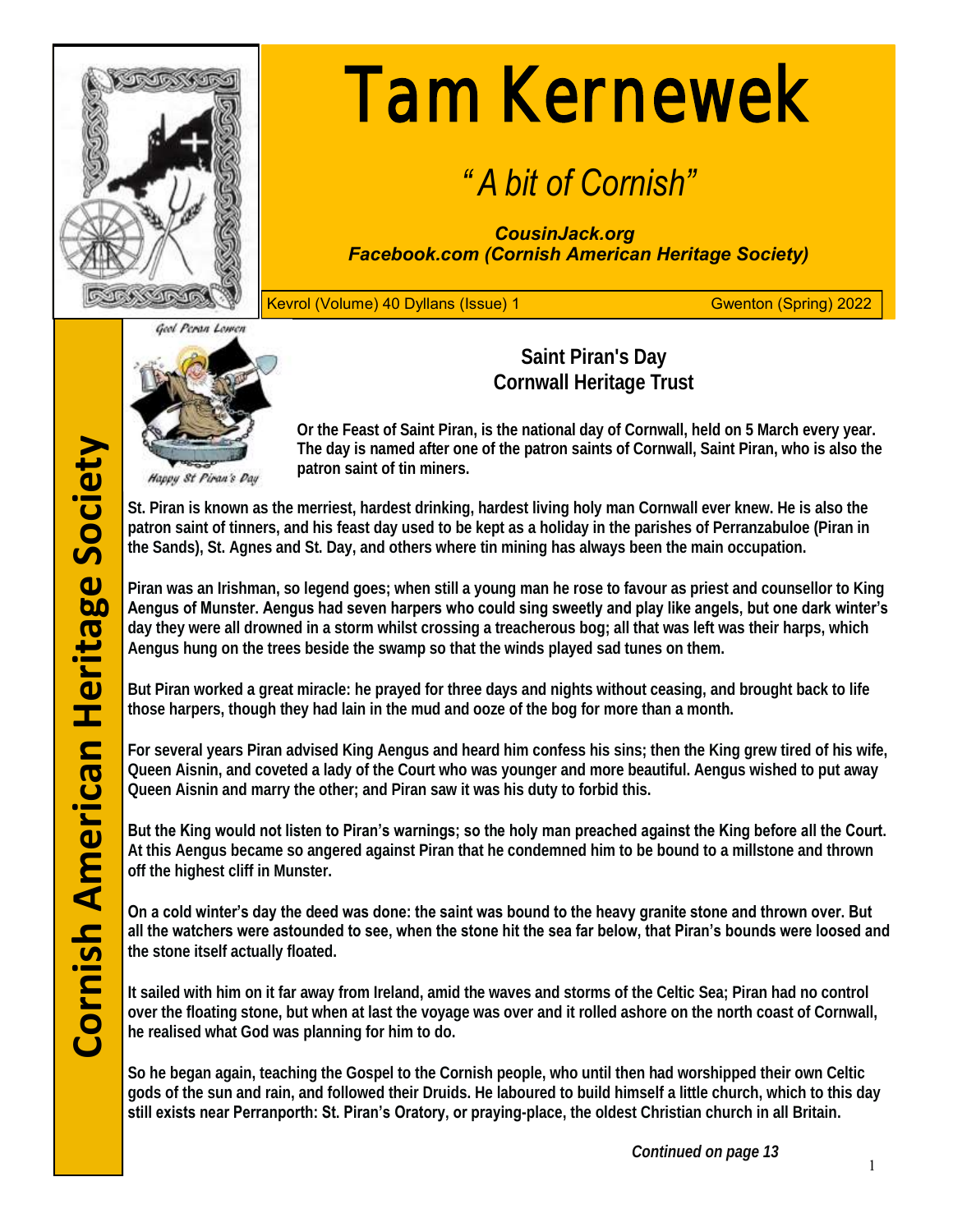# **Lewydh Messach** *(***President's Message)**

I am still catching my breath from the holidays. It is reassuring that yes, the days are getting longer and the worst of winter is over. I enjoy bouncing around on my Wunderground weather app and see how the weather is around the world. It amazes me that the highs in the winter in Cornwall are in the upper 40s or low 50s (around 10°C), when we think it is warm when it's just above freezing then in Wisconsin! And I believe Penzance is about 500 miles (800 km) farther north. (Somehow it is just not fair!)

The officers are looking forward to serving you with our new informal governance style. We have already had a couple of great Zoom talks. We are also hoping to have some Zoom meetings which will be more conversations or roundtables than presentations.

In fact, both John Trestrail, our new Membership Officer, and I will be hiking the South West Coast Path (different intervals) in early May. This is a great time to see the spring flora. He'll be walking from Bude to St. Ives and I'll be walking St. Ives to Falmouth. We're hoping to have a Zoom conversation on March 6 with others in CAHS about hiking in Cornwall. It will be an opportunity for people to hear about our plans and how they might go about doing the same, or for them to share their past adventures. A nice conversation.

Then don't forget Ron James talk: "A quick look at Cornish folklore (and why it is the best in Britain)" on April 9, 2022— 2pm EDT via Zoom. This will be highlighted later in this issue. Notice there has been a change in time from the original posting. We are hoping a later time will attract more people.

Some other things in the works:

**·** We know we need to bring the website up to date. That is a priority.

**·** Please make sure you have reregistered as a Kowetha (friend of CAHS). At present we are just shy of 100 members. This will make our changeover from formal to informal governance more concrete to serve you better.

**·** Do you have something Cornish you'd like to share with everyone? Please make sure you send articles and stories to: cousinjack.newsletter@gmail.com. Our Editor, Carolyn, always welcomes materials for the newsletter.

**·** One of John Trestrail's goals is to make our CAHS Kowetha more of a community. He has developed a survey to see what interests are in our group, and then perhaps find a way to connect people. Hiking, cooking, vacationing, books... Perhaps we can build Zoom talks around these. **Keep your eyes open for his email**. (*On page19 John has compiled the interests of former and current members prior to going informal).*

#### It is amazing that St. Piran's day is almost here again!

Hope you are staying warm and healthy.

Dhywgh hwi yn lel

Sincerely yours,

*Tom Rusch*

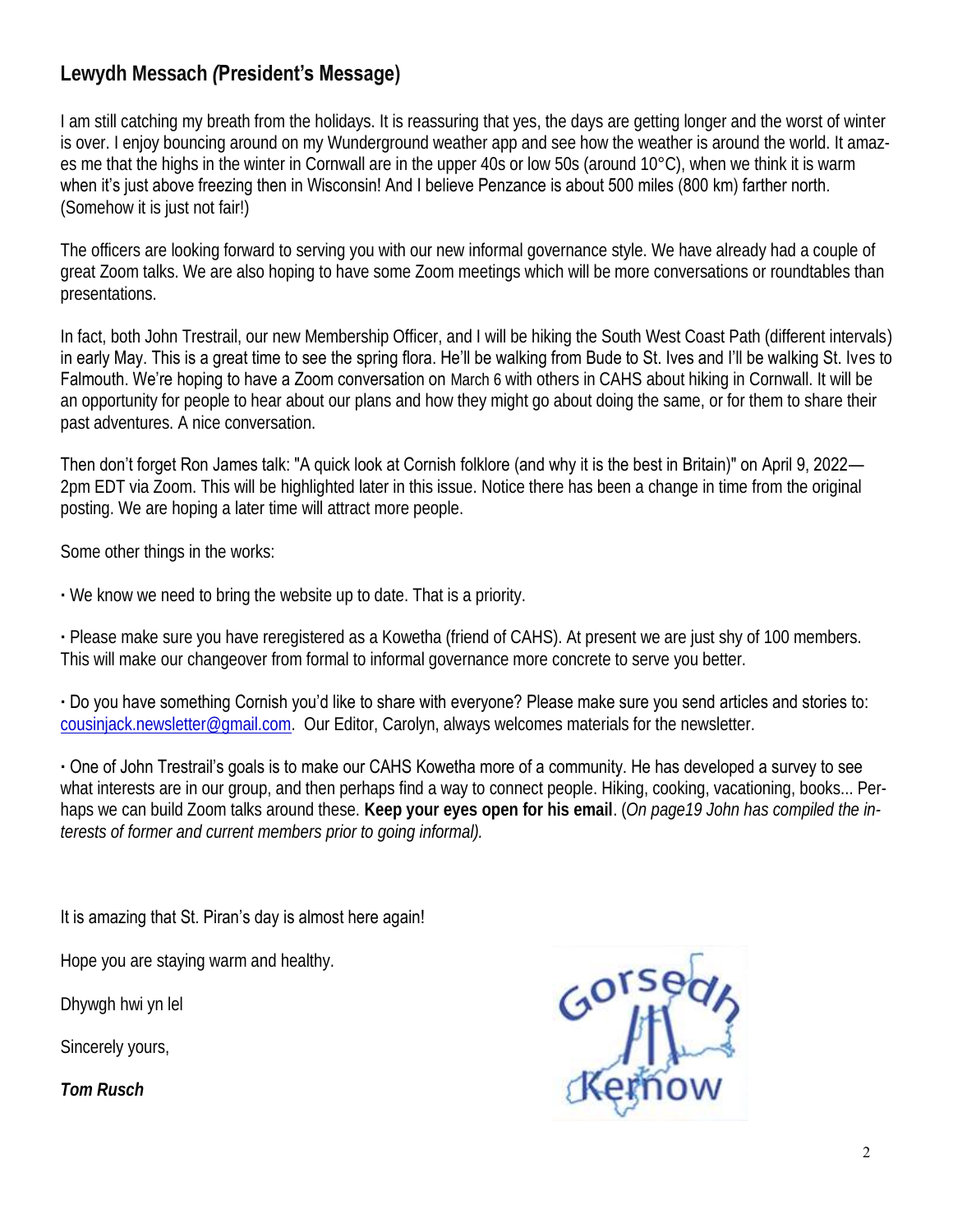# **(***Correspondence from Societies and Cousin Jack Website***)**

St. Piran's Day celebrations are abounding in March. The Pacific Northwest Cornish Society will celebrate in two different locations: Puyallup Washington and Portland Oregon. They are hoping to be in person but are running a zoom meeting concurrently.

Gage McKinney was their fall speaker and he talked on *'AFTER 40 YEARS, HAVE WE SAVED CORNISH CUL-TURE?',* which was our Gathering's speech last year. We are hoping that this will spur folks in our societies to be thinking of the future and how we can keep Cornish Culture alive in the United States and Canada.

*Pacific Northwest Cornish Society newsletter*

**Christchurch, New Zealand Cornish Society** celebrated Christmas with a party which had festive songs and music. Everyone joined in with well known carols. They then had a narrated pantomime of Snow White as it was acted out by members of the committee. Santa delivered presents for everyone. They ended with a festive afternoon tea.

*\_\_\_\_\_\_\_\_\_\_\_\_\_\_\_\_\_\_\_\_\_\_\_\_\_\_\_\_\_\_\_\_\_\_\_\_\_\_\_\_\_\_\_\_\_\_\_\_\_\_\_\_*

*New Zealand Cornish Association newsletter*

**The Cornish Association of New South Wales** 

\_\_\_\_\_\_\_\_\_\_\_\_\_\_\_\_\_\_\_\_\_\_\_\_\_\_\_\_\_\_\_\_\_\_\_\_\_\_\_\_\_\_\_\_\_\_\_\_\_\_\_\_\_\_\_\_\_\_\_\_\_\_\_\_\_\_\_\_\_\_\_\_\_\_

will have a Membership meeting prior to their St. Piran's Day

Get Together celebration. They will also be celebrating their 47th year anniversary. They will have a door prize and a talk on the Cornish and Mining in NSW. There will also be a quiz, sales table, time to chat and renewal of memberships—

#### *Editor: Whew what a lot in one afternoon. Sounds like fun to me!*

Their **29th Australian Celtic Festival** will be in Glen Innes, NSW. It is the year of Cornwall, Brittany and Wales so will be special this year for us. The Cornish will be out enmass. The 24th Cornish stone ceremony is on Sunday, 1 May. This is the 30th year since the inauguration of the Standing Stones in February, 1992.

To learn more about the festival you can click on http://www.australiancelticfestival.com/ Kresen Kernow is looking forward to March 5th and St Piran's Day. Artist Abigail Reynolds has been commissioned to create an artwork to go in the large library window at Kresen Kernow which will be unveiled on the day, and there will be a range of other activities going on too. The artwork will celebrate the temporary homecoming of six significant Cornish language manuscripts in the last year, and will remind us of connections to the past, to home, to language and our environment.

*Reminder: they can be found on Facebook, Twitter and Instagram to be kept up-to-date, as well as* 

*KresenKernow.org*

**Into the Night—The Story of the Penlee Lifeboat**

*\_\_\_\_\_\_\_\_\_\_\_\_\_\_\_\_\_\_\_\_\_\_\_\_\_\_\_\_\_\_\_\_\_\_\_\_\_\_\_\_\_\_\_\_\_\_\_*

London Cornish Association enjoyed a Live Streaming performance of 'Into the Night' in December. It was presented by the Original Theatre, Bury St. Edmunds, Suffolk.



The story of the Penlee Lifeboat by Frazer Flintham, was based on the book '*Penlee: The Loss of a Lifeboat'* by Michael Sager-Fenton.

To obtain the book see Amazon.com or AbeBooks.com

See the story on page18

**RootsTech March 3-5, 2022**

**\_\_\_\_\_\_\_\_\_\_\_\_\_\_\_\_\_\_\_\_\_\_\_\_\_**

RootsTech 2016 | Paula Madison (Keynote) - YouTube

A preview of what RootsTech is about and

there are many breakout sessions offered all for FREE

Take advantage and join the meeting!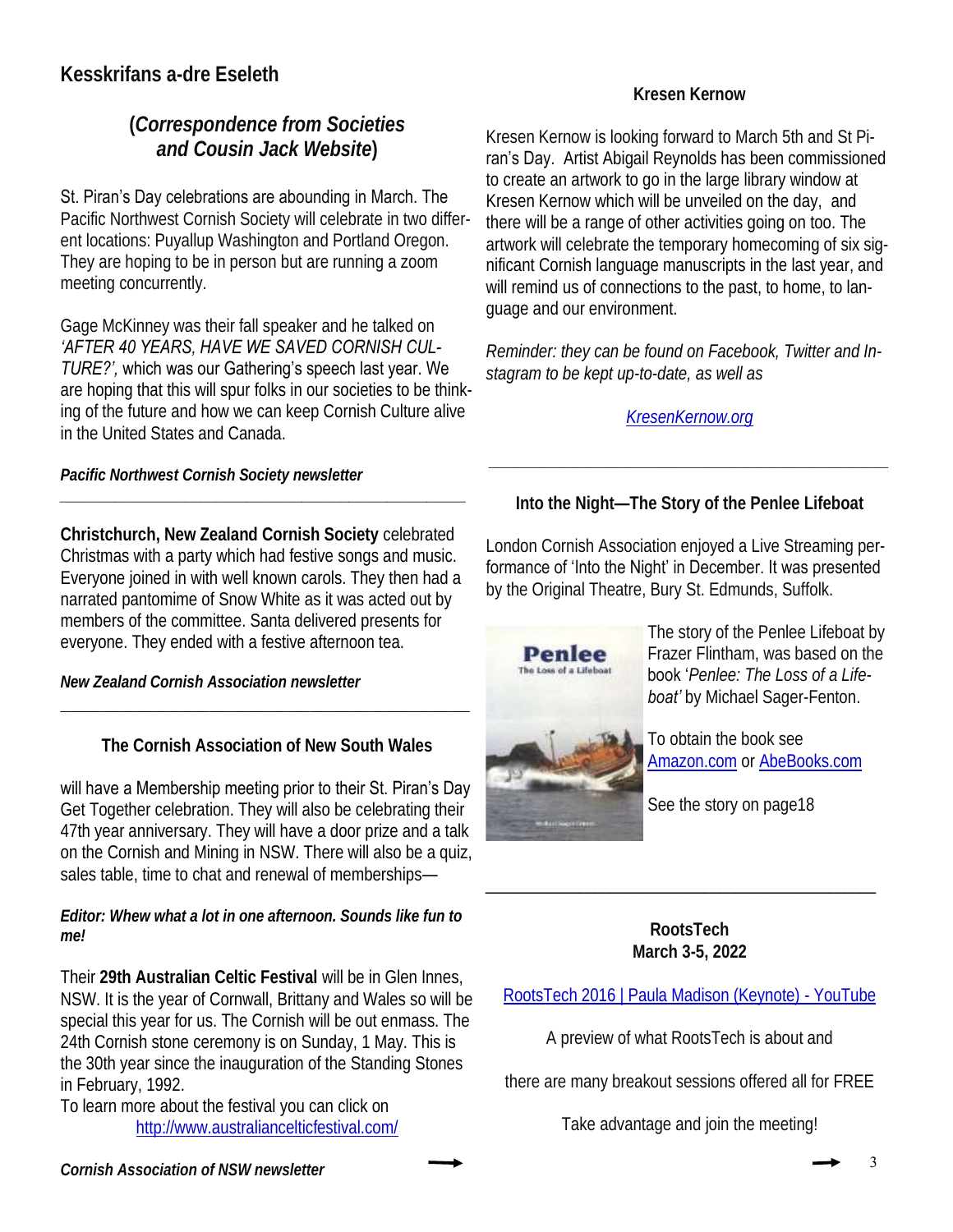#### **National Archives Curator's Tour of the 1920's** *Beyond the Roar*

Meet the curators behind their current exhibition that documents the decade of change, crisis and defiance and to ask questions.

#### **ZOOM**

Tour is on 11 March at 14:00 GMT which would be 9 am EST

Register here: **Online curator tour | The 1920s: Beyond the Roar Tickets, Multiple Dates | Eventbrite**

#### **Keweenaw Kernewek**

**——**————————————————————————

The group met last night (Thursday, Feb. 10) at the Michigan House in Calumet. Despite a winter weather advisory, 19 people attended the meeting. (Cousin Jacks and Jennies are tough!).

We enjoyed welcoming two new members and seeing old friends. It was good to work on plans for 2022, including collecting memorabilia from the 30 years of the organization's existence, ideas for upcoming programs, and meeting structures.

Officers and Board members for the coming year include: President, Jean Ellis; Vice-President, Lynda Kellow; Secretary-Treasurer, Steve Kellow (kudos to him for being willing to take on 2 jobs!); Trustees, Mark Hosken, Jan Medlyn, Marge Olson. Bob Wareham, Past President will also be part of the Board.

After dinner, we learned a little about the history of Kernewek, the language of Cornwall, and tried out a few phrases.

The next meeting will be on March 10. It will concentrate on collecting and collating information about and artifacts from the beginning of Keweenaw Kernewek and all the activities since then. Watch for an announcement of where we will meet and try to join us!

They have planned out their year with talks on spring flowers, a possible Tea at Central, participating in Pasty fest?, watching the Gorsedh Kernow, and a Christmas Tea and potluck.

*Editor: Looks like they have a pretty full calendar wish I was living in the UP.* 

*Post on Cornish American Heritage Society facebook page and email from Jean Ellis*

**Attending Society Meetings as a Guest**

**\_\_\_\_\_\_\_\_\_\_\_\_\_\_\_\_\_\_\_\_\_\_\_\_\_\_\_\_\_\_\_\_\_\_\_\_\_\_\_\_\_\_\_\_\_\_\_**

We sent an email out to the Cornish societies in North America and have had a great positive response to allow us to be guests at other society's meeting via zoom.

Watch for news of meetings and other events coming up.

\_\_\_\_\_\_\_\_\_\_\_\_\_\_\_\_\_\_\_\_\_\_\_\_\_\_\_\_\_\_\_\_\_\_\_\_\_\_\_\_\_\_\_\_\_\_\_



*Posted by Frank Williams-Dreams of Cornwall on CAHS Facebook page*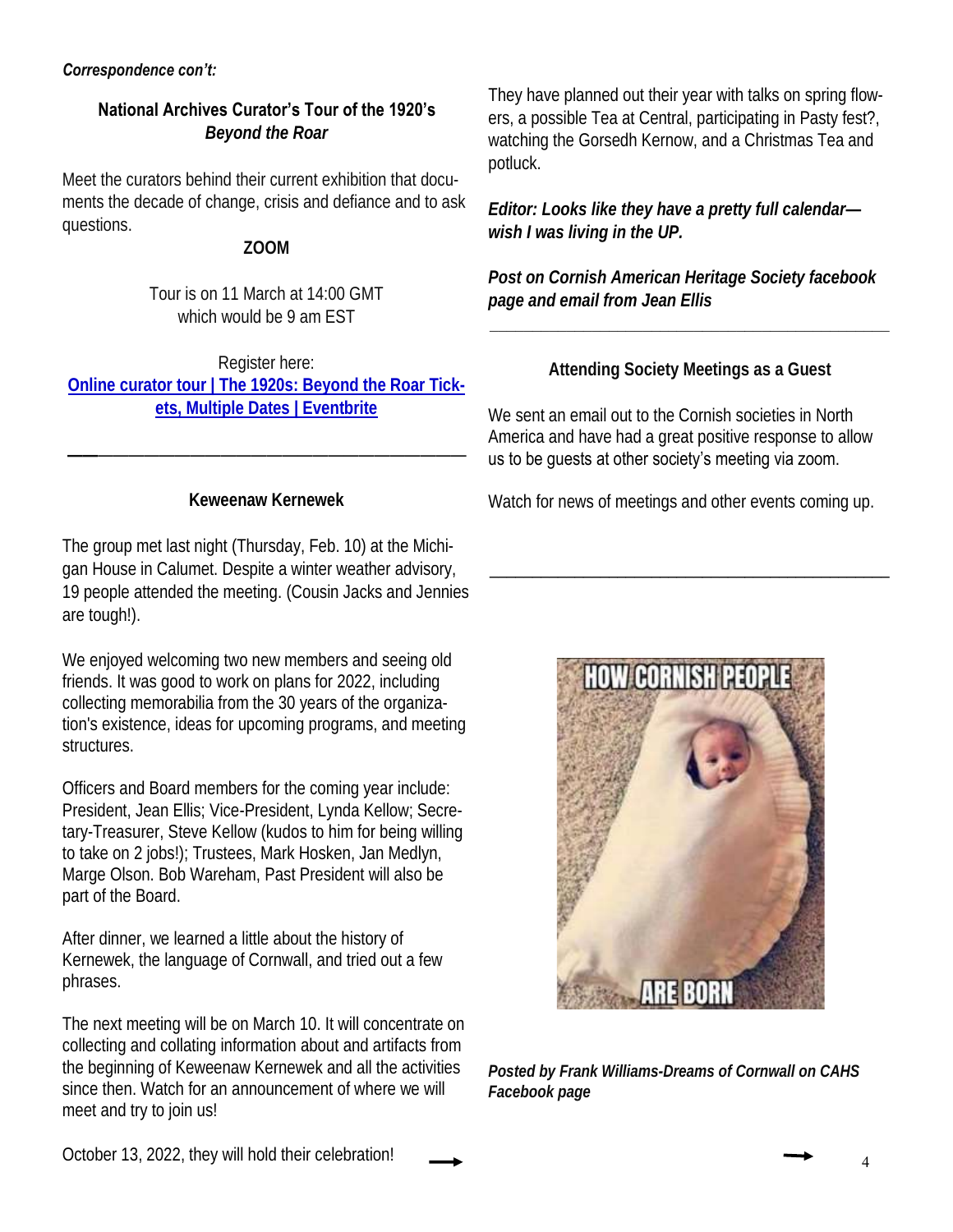#### **1921 UK Census**

The National Archives has announced that the 1921 Census for England and Wales was published online by Findmypast on 6 January 2022.

Taken between two world wars, during a period of economic turmoil and at a time when women had just won the right to vote, the 1921 Census provides some fascinating insights about society and how it has evolved over the past 100 years. It is also the most revealing record set up to that time—it was the first census to recognize divorce, and capture employment details. For the first time we see all the family secrets and surprises that this interwar census brings.

In preparation for the online publication, a team of hundreds of Findmypast conservators, technicians and transcribers have worked for almost three years to complete the invaluable task of getting the census ready. It is the largest project ever completed by The National Archives and Findmypast, consisting of more than 30,000 bound volumes of original documents stored on 1.6 linear kilometres of shelving.

You can find out more about what to expect from the 1921 Census of England and Wales by visiting: www.findmypast.co.uk/1921-census.

#### 'The 1921 Census offers us a glimpse into the lives of indi-

viduals and communities between the wars, recovering from a great influenza pandemic, and embarking on a new era where everyday rights and roles were changing. What makes the 1921 Census even more vital is that it will be the **last** census release for England and Wales for 30 years, with the 1931 Census lost in a fire and the 1941 Census never taken,' said Neil Curtis, The National Archives. Tamsin Todd, CEO of Findmypast said: 'I am incredibly proud of our Findmypast team who have worked with passion and dedication for thousands of hours to conserve, scan, and transcribe 38 million historical records from 30,000 volumes of delicate original documents.'

NOTE: There is a fee for every record and also a fee for original record images. Pro subscribers to Findmypast will have a 10% discount for 1921 records.

# **Cornish Story Live**

If you missed the Cornish Smuggling session you can see and hear it here:

#### Cornish Smuggling - Dr Jo Esra - Cornish Story Live October 2021 - YouTube

The group is in the process of mapping all Methodist chapels and open-air locations and is involving several different groups including Cornish Story, the Federation of Old Cornwall Societies and the Methodist Church. Their website has a list, photos, map, and brief history of each one—it is not complete as yet but many are recorded.

Under the Global Kernow section there is a nice history of Central, Michigan written by David Oates about visiting the Keweenaw in 2001 and 2007 with the Holman-Climax Male Choir and the Gathering of Cornish Cousins. He does us fine—all of us with descendants from the UP.

The site has other categories including, articles, films, projects, books and events. Check it out, there should be something that interests you.

*http://cornishstory.com*

#### **New Year Customs**

*\_\_\_\_\_\_\_\_\_\_\_\_\_\_\_\_\_\_\_\_\_\_\_\_\_\_\_\_\_\_\_\_\_\_\_\_\_\_\_\_\_\_\_\_\_\_\_\_*

by Nick Bartle, secretary and treasurer New Zealand Cornish Association

In my collection of Cornish Magazines, the January 1960 issue has an article on Cornish New Year Customs. Many of them are familiar and one or two I still practice.

The first is a strong Celtic tradition and is well known as firstfooting in Scotland and works on the basis that something should come into the house before anything leaves as a sign of continuing good fortune. The first person to cross the threshold of a house in the New Year should be a darkhaired man carrying symbols of good fortune – coal for warmth, money for wealth, cake for food. On a similar note but with a more Cornish flavour, is the tradition of 'sanding the step'. The main doorstep is swept clean of 'fleas' and a line of beach sand is sprinkled on the doorstep. The first person to cross that line is an indicator of the luck the household will receive in the coming year. Placing a piece of coal or a coin on the doorstep is also seen as being lucky.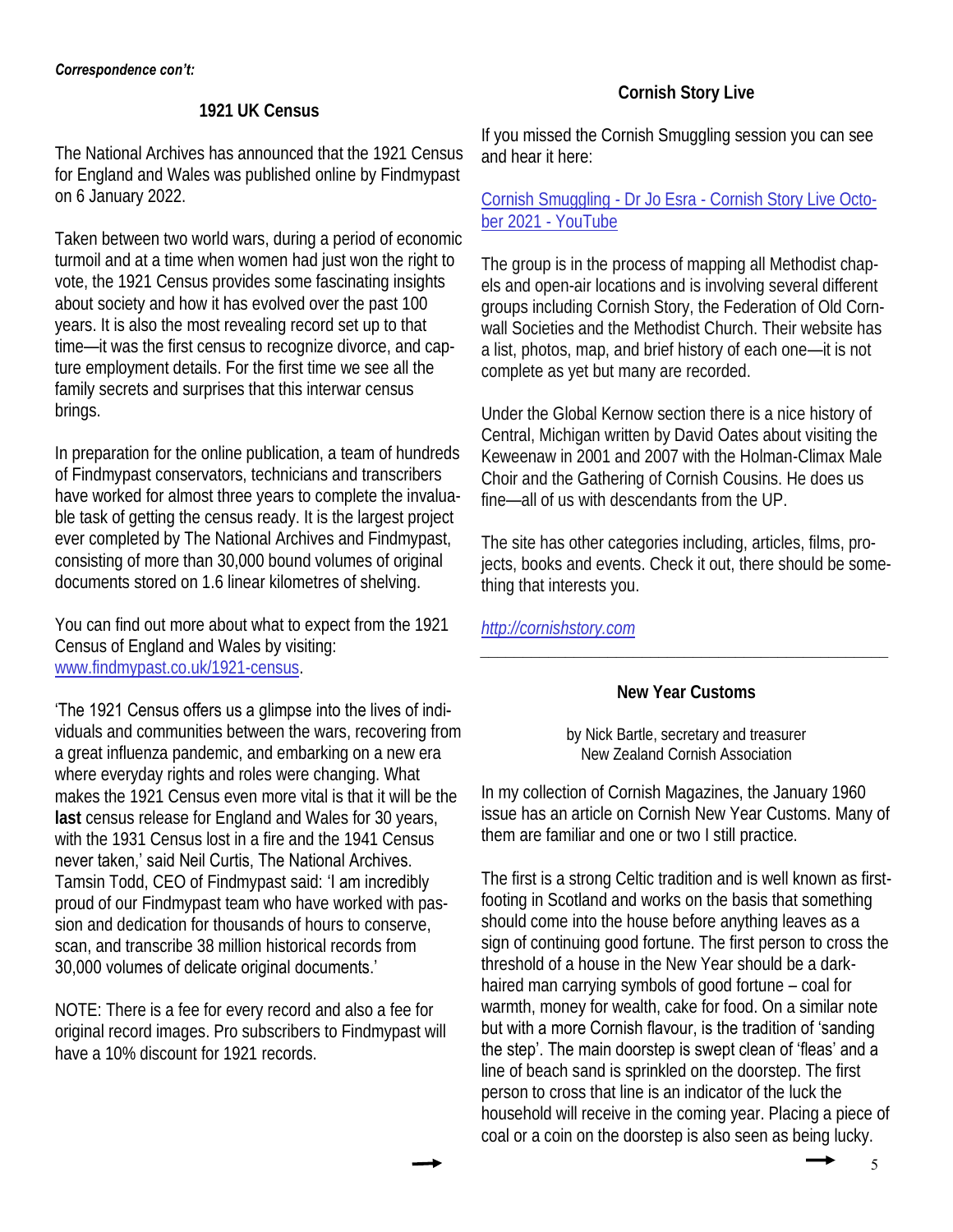I had not heard of Watch Night services where people await the New Year in church, but John Wesley reported in his journal that he officiated at the first such service at St Ives in 1790.

St Ives was also the centre for Guise Dancing, a rather more pagan custom than a Methodist church service. Participants completely disguise themselves (hence the term 'guise') and entertain people through music, dance, drama and games. Guise dancers go from house to house, pub to pub, or process through streets and lanes bringing merriment during the twelve days of Christmas.

The twelfth day (5 January) is important in Cornish customs. All Christmas decorations should be taken down by the end of the day but on no account should any holly, mistletoe or other evergreens be burnt in a fire. I am not usually superstitious, but this is one tradition I am always careful to follow. In some areas, the Monday after the twelfth day was known as Plough Monday and marked the end of New Year festivities. It was celebrated as a holiday for farm workers who would drag a plough from door-to-door collecting 'plough money' that they would use for refreshments at the local pub.

'Cornwall for Ever!', the book released to mark the millennium, records St. Tibb's Eve as a New Year notion but it is one I had not heard of. The minute between 11:59 pm on New Year's Eve and midnight is known as "St. Tibb's Eve" and is supposed to be a hidden day of magical celebration. The fact that one minute is not a full day has developed into a turn of phrase meaning that, if something is due to take place on St. Tibb's Eve, it will never happen.



#### **Here is one of Bert Biscoe's poems**

Sit back and listen to the engaging sound of Bert's voice as he relates his thoughts about the war memorial at Kenwyn, in Truro.

http://cornishstory.com/2022/01/01/war-memorial-atkenwyn-a-poem-written-and-spoken-by-bert-biscoe/

**NOTE:** If you haven't found Cornish Story as yet, you will not like to miss the stories about Cornwall or the projects they are working on. Easy to find online and easy to sign up for the webinars. Check out Institute of Cornish Studies on Facebook.com or go to Cornishstory.com website.

**Virtual Genealogical Association**

——————————————————————————-

Yes, entirely online with webinars, handouts, facebook groups, 'Ask Me' sessions, hang out sessions in your membership area, and book clubs. \$20 yearly dues. Check out

Virtual Genealogical Association – VGA – Any time. Any place. Any device. (virtualgenealogy.org)

**Cute story about getting old or already old**

**\_\_\_\_\_\_\_\_\_\_\_\_\_\_\_\_\_\_\_\_\_\_\_\_\_\_\_\_\_\_\_\_\_\_\_\_\_\_\_\_\_\_\_\_\_\_**

Three sisters, aged 92, 94 and 96 live together in a house near Trebarwith.

One night the 96- year-old draws a bath. She puts her foot in and pauses. She yells to the other sisters, "Were I getting in or out of the baths, me lover?"



www.netclipart.com

The 94-year-old hollers back, "I don't know. I'll come up and see." She starts up the stair but then she pauses, "Were I going upstairs or down, me lover?"

The 92-year-old, sitting at the kitchen table having tea, is listening to her sisters. She shakes her head and says, "I hope I never gets that forgetful, knock on wood." She raps loudly on the oak table.

Then she shouts upstairs, "I'll come up and help the pair of you as soon as I see who's at the door."

*Editor: Sound familiar??*

*Thanks to the California Cornish Cousins*

*Cornish Story email*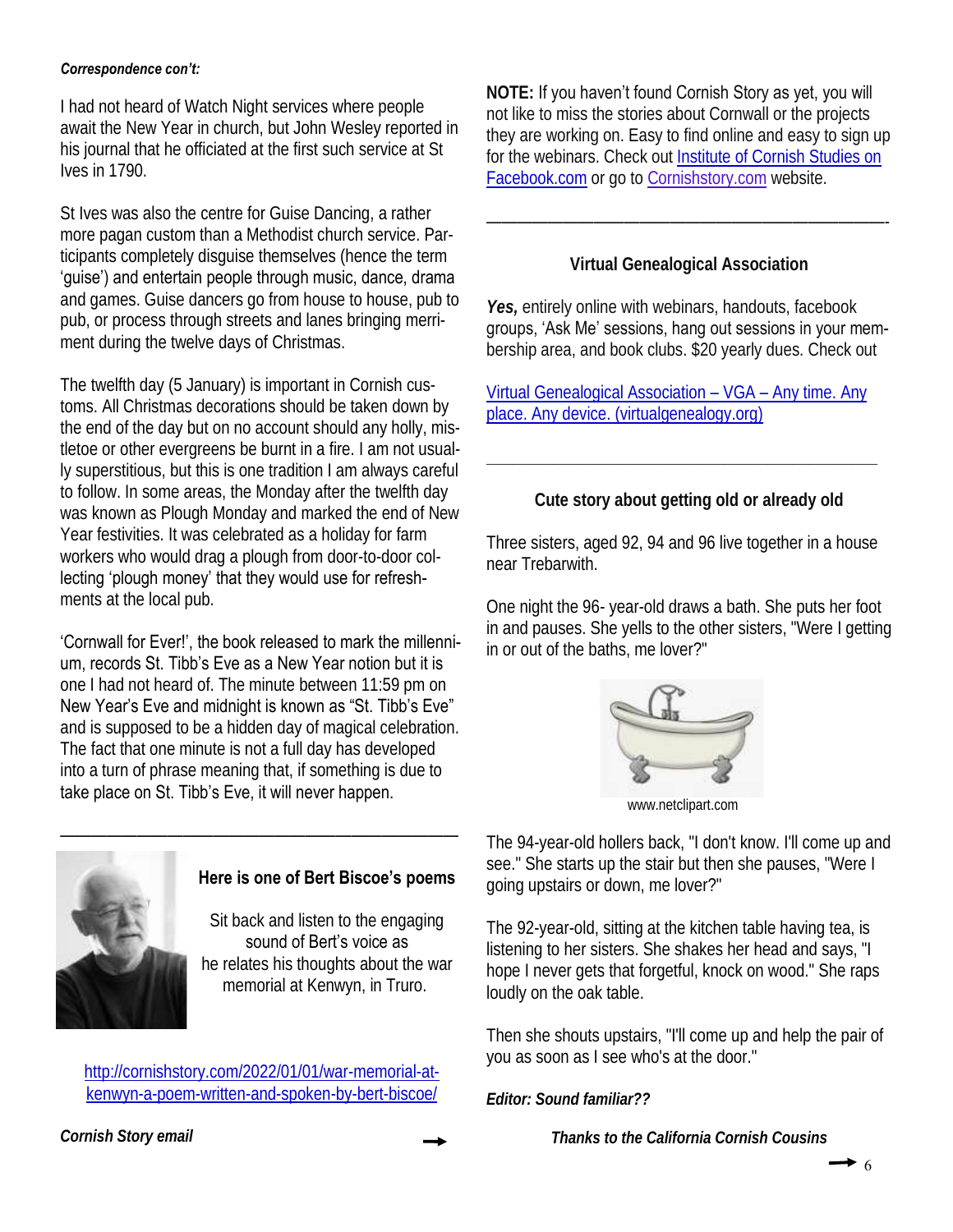**In days of Yore .. Past times of the TCA** 

In Toronto in 1907, the temperance movement was in full spring. A headline in the Toronto Star read "Good Templers, Englishmen and Orangemen at Service". The article describes how a thousand members of the Sons of England and kindred organizations assembled for the temperance rally. Included in these kindred organizations were the Lancashire, Yorkshire, Bristol, Cornish, Devonian and Nottingham Societies.

The Toronto Cornish Association had been re-established in 1904, and by 1907 had grown to 200 members. While planning their annual picnic in Barrie, they also took care of members needs. Edward Chapman had sadly died of typhoid at the age of 23, just one year after arriving from Cornwall. His funeral notice stated that it was to be attended by the Toronto Cornish choir and he was to be buried in Prospect Cemetery in a plot registered to the President of the Cornish Association. A fine example of our motto "One and All".

On enquiries with Prospect Cemetery, it seems that "associations had purchased graves in advance to be used by their members. The members will pay the group back for the use of the grave". In Edward's case, it seems that the purchase of the plot was a one-off action by the Cornish Association in support of his widow and new baby.

**Cornish Association of Local Historians**

~~~~~~~~~~~~~~

Marion, president of TCA recommends individuals join the CALH. (Membership: £ 15 single) Their main focus is the organized outings to Cornish sites of historic importance, and an annual conference. Check out the website: or google cornwalllocalhistorians.co.uk. Benefits of membership: Extensive Journal in colour, Newsletter 3 times a year, Zoom AGM on March 6 with a local speaker and possibly more zoom events later in the year.

# **Current Project of CALH**

Cornish stone stiles are individual, unique and recorded nowhere. They are asking folks to record and photograph their local stiles and submit them so they can create a Cornwall-wide Stone Stile Survey.

# **St. Piran's Day in Minneapolis**

David Downing in Minneapolis organized a take out pasty informal get together at Land's End Pasty Company in Dinkytown.

Due to covid concerns he did not feel that meeting at Merlin's Rest as before was a viable option. Next year….

**We are all doing our best!**

# **How to Make a Podcast**

\_\_\_\_\_\_\_\_\_\_\_\_\_\_\_\_\_\_\_\_\_\_\_\_\_\_\_\_\_\_\_\_\_\_\_\_\_\_\_\_\_\_\_\_\_\_\_

Some podcasts are complicated with a number of different voices and production techniques. But more often than not, they are just two people talking about something that fascinates them.

In our "How To' guides for podcasting we will break it down into four, easy to follow video guides to help you get started on your podcast journey.

**How To Make A Podcast - Cornwall Museums Partnership**

*Cornwall Museums Partnership*

**The Bournemouth Cornish Association celebrated a landmark birthday in October.** 

*\_\_\_\_\_\_\_\_\_\_\_\_\_\_\_\_\_\_\_\_\_\_\_\_\_\_\_\_\_\_\_\_\_\_\_\_\_\_\_\_\_\_\_\_\_\_\_\_\_\_\_\_*

Their press release reported the great event as follows:

**Cornish Exiles Score a Century**  The Bournemouth Cornish Association celebrated 100 years since their formation in 1921, with a Centenary Dinner at the Mayfair Hotel, on Saturday 16th October. Forty members and guests attended, including representatives from other Cornish Associations, including London, Midlands, the West Country and the Bournemouth Caledonian Society.

TCA Register **7** a long-standing member, Anne Parsons. After an excellent dinner and the usual toasts, the Chairman of the London Cornish Association Carol Goodwin, gave a very informative and amusing speech on the merits of Cornwall. In response the president of the Bournemouth Cornish Association, Bob Cooper, thanked Carol and invited her to cut the Centenary cake which had been especially made by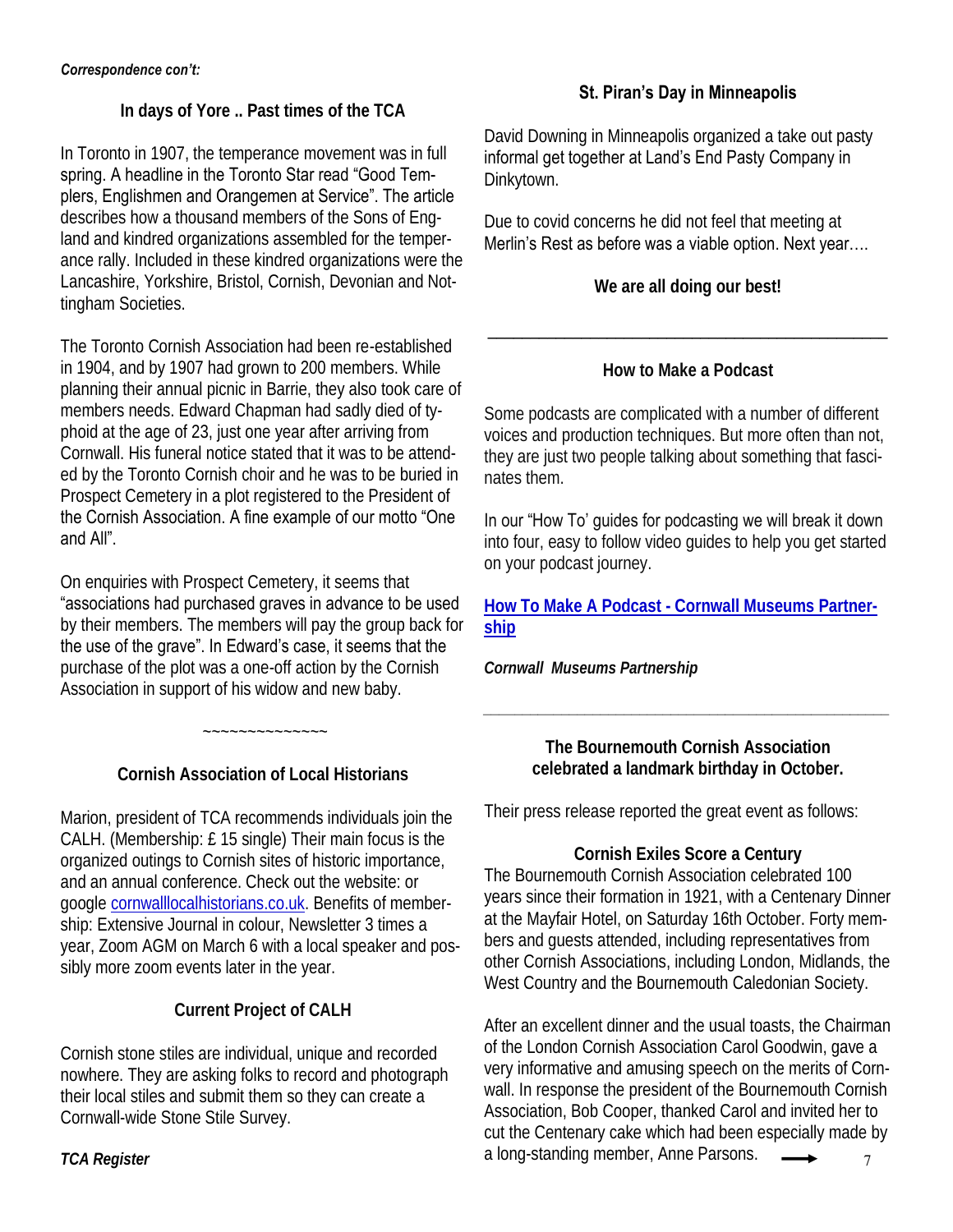

The Bournemouth Cornish Association owes its origins in 1921 to Richard Quick, a Cornishman. In September 1921 he came to Bournemouth as the first Curator of the new Russell Cotes Art Gallery and Museum and wherever he went he soon discovered and met with Cornish folk. As a result, he decided that he would found a group of likeminded people to draw Cornish folk and their friends together in the Bournemouth area and in the surrounding districts so that there is no need for any Cornish man or Cornish woman in the area to be lonely or to be without the comradeship of Cornish people. New members are still always very welcome.

*London Cornish Association newsletter*

#### **Lanyon Quoit**

*\_\_\_\_\_\_\_\_\_\_\_\_\_\_\_\_\_\_\_\_\_\_\_\_\_\_\_\_\_\_\_\_\_\_\_\_\_\_\_\_\_\_\_\_\_\_\_\_\_\_\_*

Lanyon Quoit lies in West Penwith between Madron and Morvah. The name Penwith is derived from the Cornish words pen and wydh, which mean "headland" and "at the end" respectively which accurately describes the geographic region at the extreme south-west tip of Great Britain. The area was one of Cornwall's six administrative districts until they were abolished in 2009.

Lanyon Quoit is possibly the best known and most photographed of the many Neolithic stone structures around Cornwall. These structures range from large-scale quoits to wide circles of standing stones to small groups or even single upright stones. The Neolithic period spanned from 3,500 to 2,500 BC meaning that they were built at around the same time as Stonehenge in England and pre-date the pyramids of Egypt and metal tools.

The original purpose of quoits is uncertain. The most obvious explanation and easiest to envisage is that the massive stones formed the internal chamber of a burial mound, tumulus or barrow. Such tombs are known as dolmens and their function mirrors that of the pyramids.



Other theories are varied and suggestions are that quoits were never completely covered, that they were ceremonial sites aligned with cardinal points and the imposing 'tabletop' may have been used for ritual offerings or may even have held corpses to be eaten by carrion birds. Bones have been found near and around quoits but not so much inside them. Small stone burial chambers, knows as cists, with longstones lie about 100 yards north-west of Lanyon Quoit and there is evidence that there were once a few neighbouring barrows reinforcing that the quoit itself was not used for burial but had a more central ceremonial focus.

Ironically, given its popularity, Lanyon Quoit is not authentically Neolithic. The quoit that stood on the site collapsed, possibly after a lightning strike, during a thunder storm in 1815. Its weakness was attributed to damage by treasure hunters and soil erosion. It originally had four upright stones and stood tall enough for a person on horseback to ride under. One of the uprights was broken and only the remaining three were squared off to make the structure more stable but lower when it was re-erected in 1824. The capstone weighs over 13 tonnes and measures 2.7m by 5.2m.

Under the authority of Captain Giddy of the Royal Navy, the equipment used to put the Lanyon Quoit capstone back in place had previously been used to replace the Logan Rock at nearby Treen.

In 1952 the then owner of the land around Lanyon Quoit, Edward Bolitho from Tregwainton, donated the plot of land with the monument to the National Trust. It remains under NT care.

*New Zealand Cornish Association newsletter*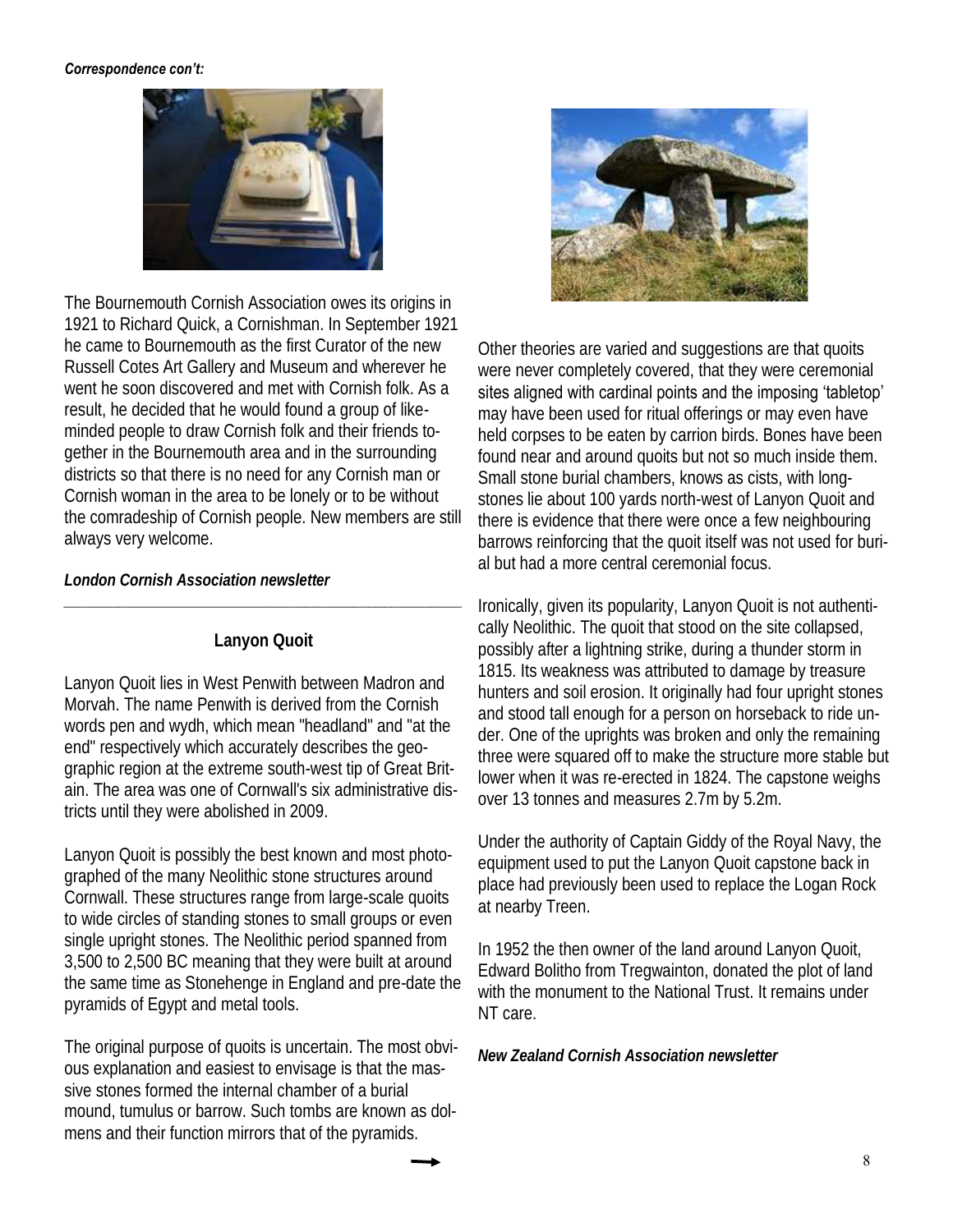#### **Cornwall's Oldest Tree Spans Centuries of History**

**CornwallLive.com 6 Dec 2020 by Greg Martin**



#### Cornwall's oldest tree has

stood on the edge of Bodmin Moor for 1,000 years, living through much of the county's recorded history. Rooted in the heart of **Darley Ford**, a hamlet on the edge of Bodmin Moor, south of Launceston, stands the **Darley Oak**.

In a county not blessed with ancient trees, this penduculate oak (quercus robur) is in an age group all by itself. Believed to be around 1,000 years old, there is a generation gap of at least several centuries between the Darley Oak and the second oldest tree in Cornwall.

#### Over that millennium, this tree has seen much of Cornwall's

recorded history. In its surrounding fields it has seen houses build and a community born. Myths, superstitions and folklore have been hung on its branches. It has been nurtured, climbed, partied in, damaged, supported, sketched, measured, photographed, honoured and hugged many times. If this old tree could speak, it would have many stories to tell.

Before the Normans invaded, and before villages, woods and farmland on the edge of Bodmin Moor were recorded in the Doomsday Book, it is claimed that the Darley Oak was mentioned in the year 1030, in documents belonging to the Dingle family, who owned the land for around 800 years. If it was worthy of noting, it would have been a mere sapling at the time.

By the time the tree was 100 years old, it was maturing into an adult tree and producing good crops of acorns. The nearby town of Launceston was also enjoying growth at this time. As the Earldom of Cornwall, its wooden castle on the top of a hill was rebuilt in stone, and commanded views stretching towards the moors and the young, thriving oak.

In 1217, when the Darley Oak was almost 200 years old the Charter of the Forest was drawn up. A companion document to the Magna Carta, it gave the general public the right to freely roam across land that had been claimed as forest (land for hunting) by the Norman kings. Much of Cornwall had been designated as Royal Forest by King John, but after the charter, only a few private hunting

grounds survived. It is in these areas, today where many of Cornwall's oldest trees have survived.

By 1350 the tree would have produced hundreds of acorns, but in the land surrounding it, almost half the population was wiped out by the Black Death. Soon after, some locals say that Edward the Black Prince, Duke of Cornwall, once hid inside the hollow Darley Oak to evade capture. Though whether it would have already been hollow at that age is questionable.

On the other side of the moor, Thomas Flamank joined a blacksmith called Michael Joseph in leading the Cornish Rebellion against disproportionate war taxes forced upon the county in 1497, when the Darley Oak was nearing half a century old. By the end of the ensuing battle, around 2,000 Cornishmen lost their lives, including Flamank and Joseph, who became known as An Gof.

Over the next 100 years, Darley Farm, its surrounding outbuildings and threshing house, as we see them today, were built with the already ancient oak as their centrepiece. A wall was built around the tree, enclosing and protecting it within the front garden of the farm.

The Darley family who lived in Darley Ford had left the hamlet by the 1600s, but legend has it that one of the descendants returned as a ghost some years later. Vincent Darley of nearby North Hill, died in 1764, by which point the tree was already one of the oldest trees in Cornwall. Soon after, it was reported that he haunted the road, between Darley Ford and North Hill as an apparition of a black dog. As the ghost stories of the dog called Darley spread it is recorded that residents of the farm went in search of him one dark night. Before long, they saw the big black dog approach them down by the ford, and in fear, the farmer hit it with a stick, causing the ghost of Darley to let out a 'very real howl'.

By the beginning of the Victorian era, the Darley Oak was renowned for its great age and size, and much folklore and superstition was now given to the tree. It was claimed to have many healing properties and the ability to grant certain wishes and increase fertility if you passed through the hollow and walked around the girth of the tree on the encircling path. Its acorns were used as amulets by women during pregnancy to bring them good luck. In fact, by this time the girth of the oak was so great and the hollow so wide, that tea parties were even held inside the celebrated tree.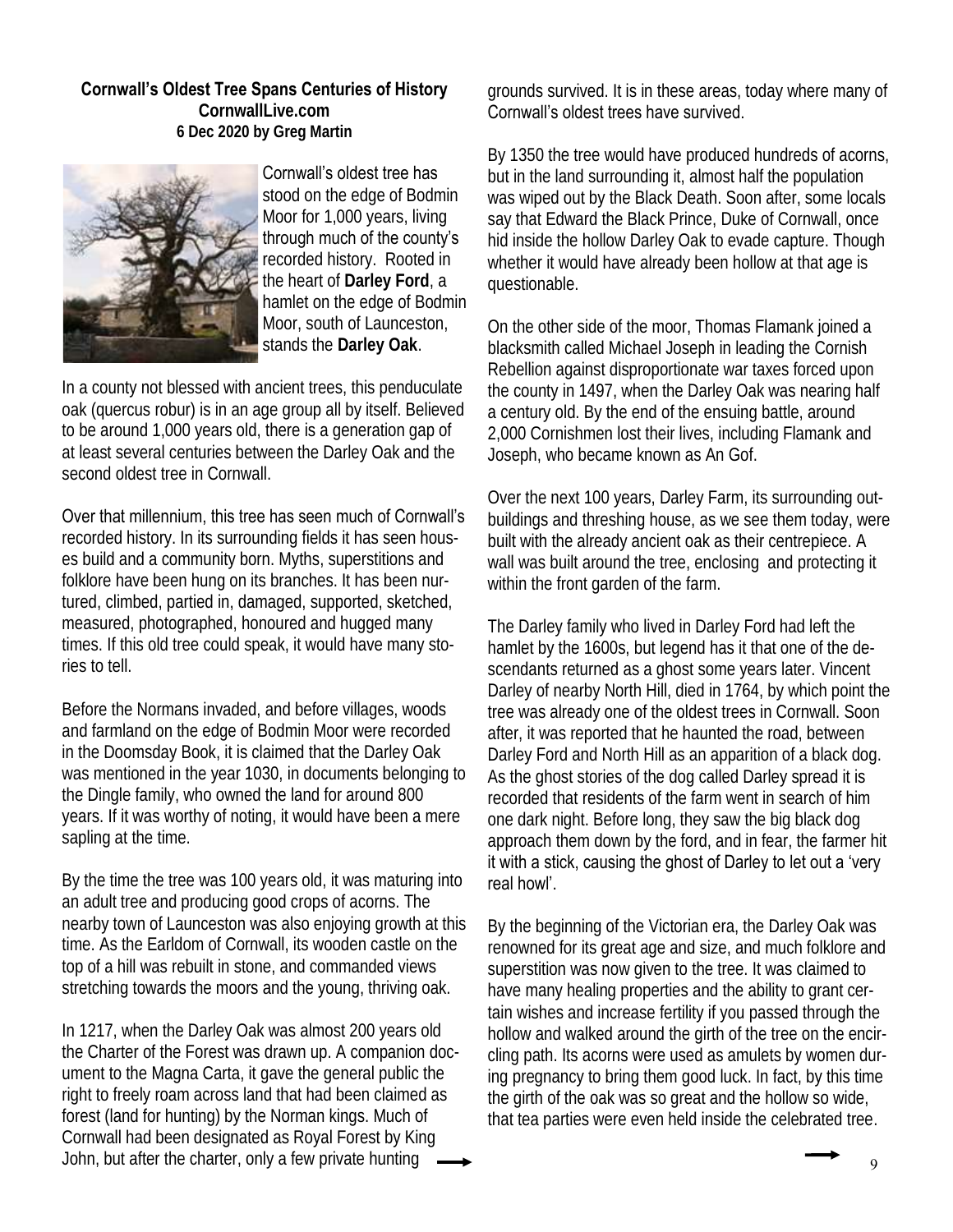#### *Tree con't:*

The earliest documentary reference to the tree is in an 1876 revised edition of 'History of the Parish of Linkinhorne' by W.Harvey, in which Joseph Polsue adds the following note:

*Darley—in the plaisance of the village stands the great natural curiosity popularly known as the 'Darley Oak.' At the height of about three feet from the ground it measures thirty-six feet in circumference; being hollow, and having convenient openings for ingress and egress, it is capable of housing small pleasure parties, which it often does in the season.'*

The Darley Oak was documented again in 1930 by Edgar Thurston in his book 'British and Foreign Trees and Shrubs in Cornwall' following his visit to the tree three years earlier. At this time he records a lesser 27 foot circumference measured at five feet. Using this measurement, Tim Kellett from the Cornwall Ancient Tree Forum makes a more moderate evaluation of the oak's age.

*'Some claim it to be a 1000 year old tree. It may be. But to make a more conservative estimate we should take Thurston's measurement, 8.23m, as a minimum girth recorded in 1927, then consider two additional factors. Firstly that it has been recorded as a significant hollow tree for a few centuries before that and would have grown very slowly, and secondly that it stands on very shallow soil above the granite outcrop of Bodmin Moor poor quality ground that would have slowed its growth rate during its whole life. In my view it might reasonable be assumed that this is a tree between 800 and 900 years old.*'

#### Darley Farm's current resident, Barbara Hoare, describes

herself as the custodian of the ancient oak in her front garden, rather than its owner. She has lived at the farm for almost 50 years, and her husband had lived there for years before. It was in the late sixties, she says, that her husband saw a huge section of the hollow tree break off one day, as he was driving his tractor up the lane. Again, in the great storm of 1987, the Darley Oak lost a large part of its trunk, reducing its mighty girth to the size that remains today.

Mrs. Hoare has had many visitors come to admire, hug and photograph the Darley Oak, and she was very proud when in 2002, it was recognized as one of the Fifty Great British Trees singled out by the Tree Council to commemorate Queen Elizabeth II's Golden Jubilee.

from the Darley Oak. Many of them were grown to saplings, with the intention to present them to conservation projects or to community groups. In keeping with the tree's Royal recognition one of the saplings was presented by Tim, to HRH Prince Charles at the Royal Cornwall Show in 2020.

*Photo from pinterest*

**1950 Census Available on April 1, 2022**

——————————————————————————-

When the census is released, the searchable index will be created with Ancestry's artificial intelligence and handwriting recognition technology. This index won't be perfect, but will expedite the review by volunteers and be released sooner to make it easier to find your family. Once that is completed, you will be able to go to the genealogical site of your choice such as Ancestry, FamilySearch or MyHeritage to enter your ancestors' or *your* name and find them in the census. In the meantime there is some homework that you can be working on to be ready on April 1. The database should be available to search by name, but if not, it will be by enumeration district (ED).

- 1. Use the 1940 census to see where they were living 10 years previously.
- 2. Speak with older relatives.

3. Use information from attached sources in your family records.

4. Use city directories to obtain exact street addresses for each family.

5. Find city directories in public libraries or online at <u>Ancestry.com</u>.

Once you have addresses for your ancestors, you will be extra prepared for finding your ancestors in the 1950 census records. You will be able to narrow down where to look for digital images in the collection if that becomes necessary. Aside from having a searchable index, the collection will be broken down by state, county, city, and enumeration district .

One way to find the exact enumeration district for your ancestors is to go to the website of Stephen P. Morse and Joel D. Weintraub. Here you will be able to select the state, county, city and exact address to see detailed maps that show the 1950 enumeration district numbers for the area where your ancestors lived.

*FamilySearch.org*

In 2017, Tim Kellett and Barbara Hoare collected acorns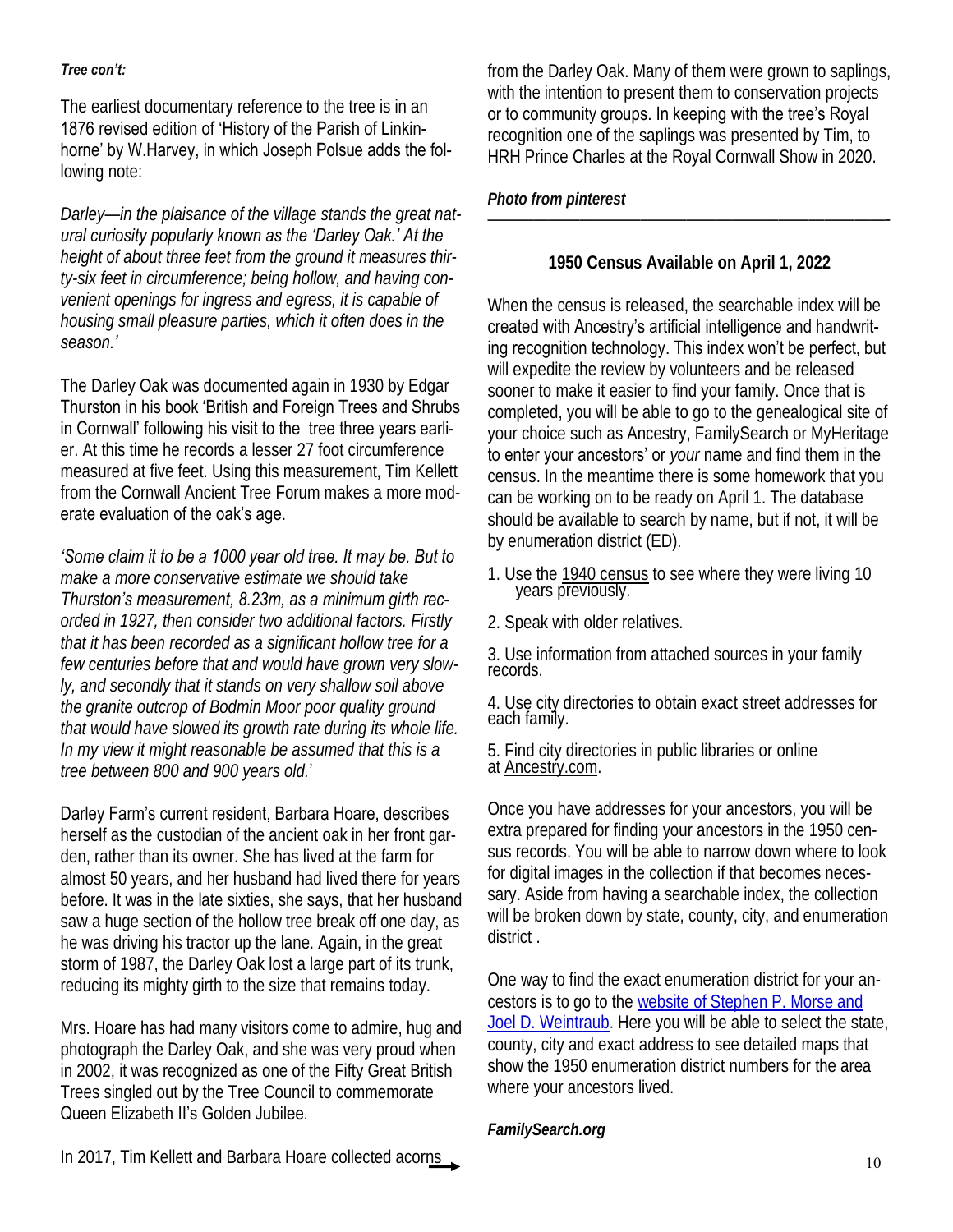**Ann Crichton-Harris 1936-2022**

Born in Surrey, UK, and raised in Birmingham, Ann braved her family's disapproval by leaving home as a teenager to pursue a passion for backstage theatre. She became the UK's first woman electrician, working at the



Garrick Theatre in London's West End. This alone earned her a spot on TV's "What's My Line?" — though the fact that she was also a model and cut quite a glamorous figure no doubt helped. With fifty dollars in her pocket, unemployed and seeking adventure, she bought a one-way ticket to Canada.

Ann eventually settled north of Toronto with her first husband, Stanley Sellen and raised three children (Daniel, Abigail, and Adam). The couple later divorced, and Ann married John Senders, adding his sons Warren and Stefan to the family.

#### Ann was at the vanguard of the women's movement in the

sixties and seventies and carried a sense of social responsibility to the Roncesvalles/High Park community. She fought to save the Carrville Post Office (her former home in Vaughan) from the wrecking ball and registered her High Park home as a historic landmark. She organized a team of gardeners to beautify Roncesvalles Avenue when the city failed to adequately support the street's small gardens. In recognition of her activism and ongoing community service, in 2012 she was awarded the Queen Elizabeth II Diamond Jubilee Medal for her "contributions to Canada."

An accomplished genealogist and researcher, she wrote two published books on African medical history: *Seventeen Letters from Tatham: a WWI Surgeon in East Africa*, and *Poison in Small Measure: Dr. Christopherson and the Cure for Bilharzia* — researched in Tanzania and Sudan.

Ann could, and would, talk to anyone. Ann's 47-year marriage to her second husband, John, was a long and happy one, filled with intellectual curiosity, travel and adventure. Ann died in Toronto surrounded by family. Ann was a long time member and 3 times president of the Toronto Cornish Association.

*Email from Marion Stephens*

#### **There and Back Again Part 1**  By Johnny Trestrail, CAHS Membership Chair

My friend JoJo is a short, stocky guy with a long beard; frankly, he looks a lot like Gimli the Dwarf from the Lord of the Rings movies. He has a large tattoo of a helmeted skeletal demon across his back, and he plays lead guitar in a Doom Metal band called Dayglo Mourning. He comes from a coal mining family in West Virginia and is a former US Marine. He also loves Poldark….



Imagine my surprise when he told me that he loves the Poldark series on BBC and would like to see the cliffs of the Cornish coast for himself. I've known JoJo for years. We are in a rock band called The SleazeStaxxx together, both play ice hockey, and get together almost every week to play boardgames (Settlers of Catan; Pandemic); I never suspected that he might also be interested in Cornwall. But one evening we were smoking cigars and drinking whiskey around a firepit and I shared with him my life goal to hike the entire Cornish section of the Southwest Coast Path. He thought about it for a minute and then said he'd like to join me.

Fast-forward to today (February 2022) and we are less than three months out from the first stage of this grand adventure. We will be hiking from Bude to St Ives in early May. That's something like 108 miles over ten days. Are we up to the physical demands of this? We have no idea but will find out soon.

I'm telling you about this for a few reasons. First, if you happen to be walking along the cliffs of North Cornwall and see the bodies of two fat, middle-aged guys on the rocks below in early May, please call my wife (Kathleen Trestrail of Atlanta, GA). Second, I'm planning to keep a journal along the way so that I can better share our experiences with you when we get back home; so let this be Part 1 of that story. Finally, if you happen to be in northern Cornwall while we are on our adventure, come find us and say "hello"; despite our appearances we are pretty friendly guy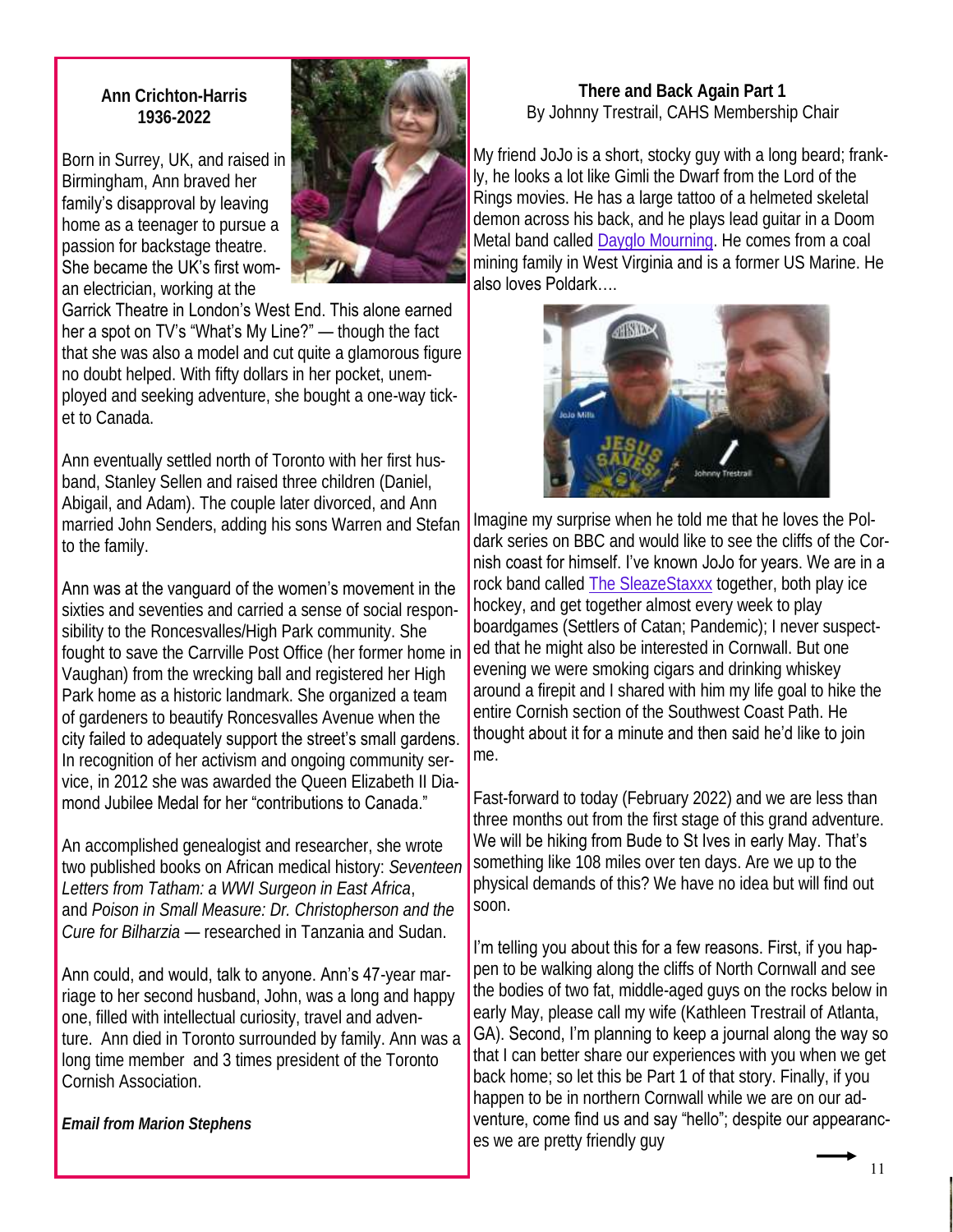#### *Hiking con't:*

Ping me at johnnyfoos@gmail.com if you want to try to meet up.

#### Here's our itinerary:

| Start             | ¥ | End               | ×١ | Day          |  | Date   |  | Hotel                       |  |
|-------------------|---|-------------------|----|--------------|--|--------|--|-----------------------------|--|
| London            |   | Bude              |    | Mon          |  |        |  | 2-May Sunrise Guest House   |  |
| Bude              |   | Crackington Haven |    | Tues         |  |        |  | 3-May The Coombe Barton Inn |  |
| Crackington Haven |   | Tintagel          |    | Wed          |  |        |  | 4-May The Cornishman Inn    |  |
| Tintagel          |   | Port Isaac        |    | Thur         |  |        |  | 5-May The Slipway           |  |
| Port Isaac        |   | Padstow           |    | Fri          |  |        |  | 6-May The Farmer's Arms Inn |  |
| Padstow           |   | Porthcothan       |    | Sat          |  |        |  | 7-May The Farmer's Arms Inn |  |
| Porthcothan       |   | Newquay           |    | Sun          |  |        |  | 8-May Griffin Inn           |  |
| Newquay           |   | Newquay           |    | Mon          |  |        |  | 9-May Griffin Inn           |  |
| Newquay           |   | Perranporth       |    | Tues         |  |        |  | 10-May Seiners Arms         |  |
| Perranporth       |   | Portreath         |    | Wed          |  |        |  | 11-May Cliff House          |  |
| Portreath         |   | St Ives           |    | <b>Thurs</b> |  |        |  | 12-May Pedn Olva            |  |
| St Ives           |   | London            |    | Fń           |  | 13-May |  |                             |  |

# *Wish us luck!*

*Wish them luck at the zoom meeting on page 14*

**Recent Toronto Cornish Association Activities**

———————————————————————-———

TCA member, Scott Baker recently established A Cornish Genealogy Group. The aim of the group is to gather and share helpful tools and resources for both beginner and experienced researchers to build on and continue their family tree work. Cornish Hollow, near Coburg in Ontario was settled by many Cornish. Scott and others are pulling together many of the stories of these early settlers. It is hoped to build on these and address "the why" so many Cornish settled in the area as part of Cobourg's Centennial celebration in a few years.

Both members and non-members of the TCA are invited to check out the Links and Resources of their website -

#### www.torontocornishassociation.org

The website has been updated with additional family history links in the hope of providing easy access to researchers.

# **Cornish Ancestors Facebook Group Posted by John Evans**

Regular users of this group will know that I have posted before about the availability of Cornish Wills and Administration documents – those where Probate or Administration was granted between 1600 and 1857. They are all at Kresen Kernow in Redruth. The good news is that they have all been photographed by the LDS, and the better news is that they are available to view, free of charge, on the FamilySearch website.

Two years ago I put together a document which helped to locate those wills, but it was not entirely user-friendly, since it required referring to separate lists in different locations. I have therefore tried to improve that first attempt, by downloading the entire Kresen Kernow catalogue of wills, and then sorting them into alphabetical order.

I have then added the LDS film number on which each document can be found, with a range of images, and the CRO references covered by that range. The explanatory text, and the index itself, are both on the OPC website, under the 'Resources' tab –

https://www.opc-cornwall.org/Structure/resources.php.

#### If you scroll down to the heading '**Useful Information'** the last 2 entries are 'Locating Cornish wills' (the explanatory text) and 'will index'.

Please don't try to download the index – it is 1555 pages long and contains over 68,000 entries, and it is copyright! I hope that the explanatory text will adequately explain how to find one of the documents, but if anyone has any suggestions for improvement, please either message me or email me (my email address can be found on the OPC website). Happy hunting!

*We all Thank John for his hard work to make our work easier.*

*Thank you also to Wesley Johnston for calling it to my attention!*

# **Kernow bys Vyken Cornwall forever**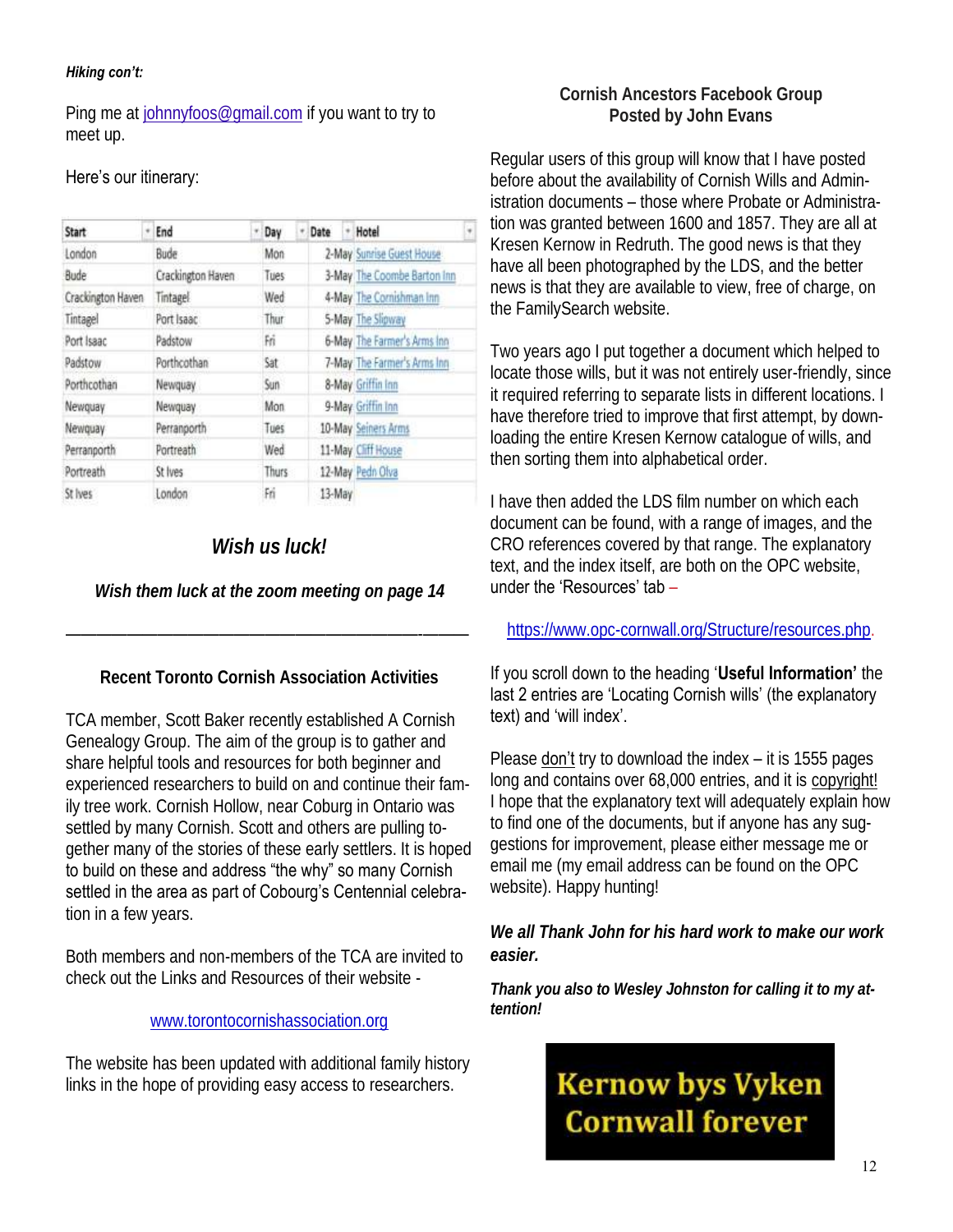#### **The Cornish Diaspora By Philip Payton**

Philip has pursued a project for over 40 years, starting with his University of Adelaide PhD, *The Cornish in South Australia* in 1978, and also his first book, *Pictorial History of Australia's Little Cornwall*. Since then he has published extensively on the Cornish diaspora, much of the research done under the auspices of the Institute of Cornish Studies, initially as Director and now as Emeritus Professor. Lately he has been able to further his research at Flinders University in Adelaide, Australia as a supervisor of several postgraduate students.

In 2019 Wakefield Press in Adelaide published his *One and All:Labor and Radical Tradition in South Australia,* commissioned by the Don Dunstan Foundation. This book argued that the origins and characteristics of the Labor movement in South Australia, including the Labor Party, were significantly different to those in other parts of Australia and that this distinctive history was in large part attributable to the Methodist-dominated trade unions that emerged in the state's Cornish copper mining communities. A little known fact is that a Cornish miner, John Verran, born in Gwennap, headed the world's first majority Labor government when he became Premier of South Australia in 1910.

The chapter on 'The Cornish Diaspora' in Donald MacRalid et al—editors, *British and Irish Diasporas: Societies, Cultures and Ideologies,* placed the diaspora in its comparative context and he also contributed a joint chapter on "The Welsh Diaspora" to the collection. Chapters about "The Cornish in Western Australia' and 'Bal-maidens and Cousin Jenny; The Paradox of Women in Australia's Historic mining Communities' were included in *Australia and Empire: Immigrants in a Globalized World*, edited by Andekos Varnava and Philip Payton.

Two other of Philip's works have been revisited, revised and updated which are *The Cornish Overseas: A History of Cornwall's 'Great Emigration*, which has been able to take account of work completed over the last couple of decades, much of which was associated with the Institute of Cornish Studies. His new edition of his *Pictorial History of Australia's Cornwall* has a few corrections and he is surprised at how his data has stood up after forty years.

*Institute of Cornish Studies*

*Adapted by editor*

#### *St Piran con't:*

Piran loved a good story, and unlike many saints who lived only on bread and water, he enjoyed a good feast with the best wine; he always joined in the celebrations of his flock, whether it was a wedding, a parish holiday, a wrestling tournament or a funeral wake. One story told of him is that a rough local chieftain stole a young nun from a convent which Piran had care of, and wanted to keep her to marry her. But she was bound by her vows to the convent; the nuns were very distressed to lose their sister and St. Piran had to try to get her back. He managed it, but only by performing another miracle: the chief would not let her go, he said, unless he were woken up the next morning by a cuckoo calling. It was November time, cold and dreary; but Piran prayed all night, and the next morning, sure enough, a cuckoo appeared on the barn roof of the chief's house and called loud enough to wake the dead. So the nun was returned, none the worse for her experience.

Piran was very popular among his people, and he became even more so after discovering how to smelt tin. One frosty night he built in his seashore cave a larger fire than usual: and as he was sitting before it mediating, a big black rock he had brought home for a hearth-stone suddenly began to melt down in the great heat, and soon a stream of silver metal ran out from it. He called the people round to see it; and it seemed to them another miracle, to see the bright metal coming from the black ore. Soon the miners of the parishes round about were digging and smelting tin, and selling it to merchants from all over Europe.

So Piran became the Tinner's Saint, and that is why the flag of Cornwall is known as the Cross of St. Piran: a white cross on a black ground, symbolising the light of God in a dark world, and also the white tin metal against the black rock.

#### For a YouTube version of 'A Tale of St. Piran'

#### https://youtu.be/H5hoihQAg8Q11

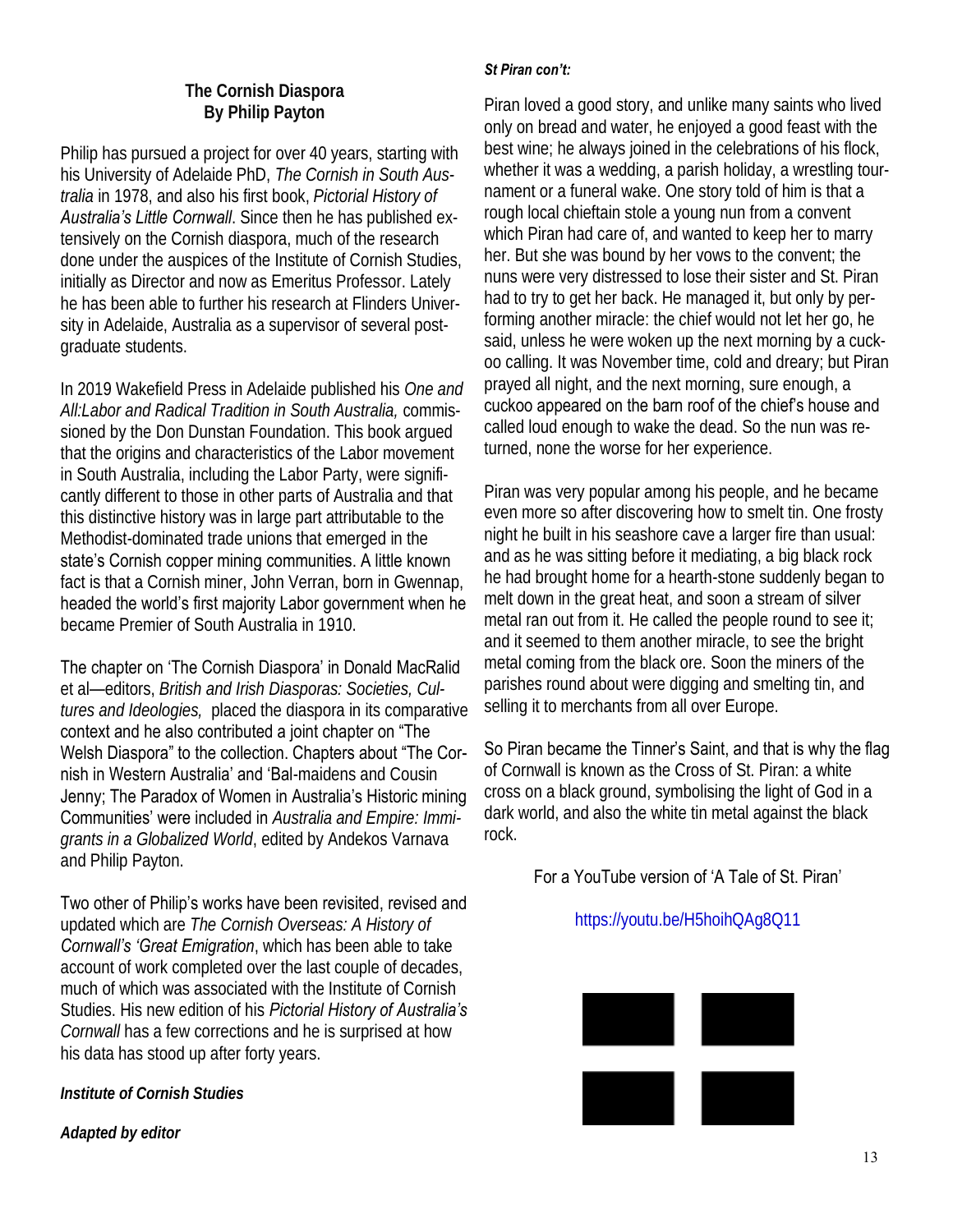# **Zoom**

# **The Cornish American Heritage Society Invites You to: A Walk Around the Peninsula**

**Sunday, March 6, 2022., 11:00 AM Pacific, 12 noon Mountain, 01:00 PM Central Time, and 02:00 PM Eastern Time**

The South West Coast Path is England's longest established footpath and is a National Trail. It stretches for 630 miles, running from Minehead in Somerset, along the coasts of Devon and Cornwall, to Poole Harbour in Dorset. It is an opportunity to experience not only Cornwall's sea, sky, and nature, but also to live Cornish hospitality and culture.

Two of CAHS's officers happen to be taking a hike at the same time, but not together. Johnny Trestrail will be starting at the northern end of the trail, from Bude to St. Ives, while Tom Rusch will walk from St. Ives to Falmouth. Both treks are a little more than 100 miles. They will go in early May.

Participate in their conversation about the future adventure: their plans, preparations, and expectations.

**To register click on:**

**https://forms.gle/UfaL3Cum7MJPyhth7**

*Also see page 11*



# **Zoom**

**Ron James "A quick look at Cornish folklore (and why it is the best in Britain)"** 

**——————————————————————————————————————————————————————**

**Saturday, April 9, 2022, 11:00 AM Pacific, 12 noon Mountain, 01:00 PM Central Time, and 02:00 PM Eastern Time**



Ronald M. "Ron" James is a professional historian and folklorist who taught both subjects at the university level and had state and national appointments until his retirement in 2012. Among his dozen books is *The Folklore of Cornwall: The Oral Tradition of a Celtic Nation* (Exeter, 2018), a finalist for the prestigious Katharine Briggs Award of the Folklore Society. His talk will look at how Cornwall's folklore stands out and why all Cornish should be proud of that legacy. Ron will explore how the remarkable collectors of Cornish folklore stood above many of their contemporaries, leaving works that far exceed what is available in most other places in Britain. In addition, the talented droll tellers of Cornwall created a body of oral tradition unlike what can be found elsewhere, a body of folklore adapted to the sea and the mines and everything that defines what it is to be Cornish. Since the release of his book, Ron has published several more articles on the subject and is now

working on a sequel volume: he will disclose some newly emerging insights not to be found in his book.

**To register click on:**

**https://forms.gle/Zav8sMfKwGPU14LC9**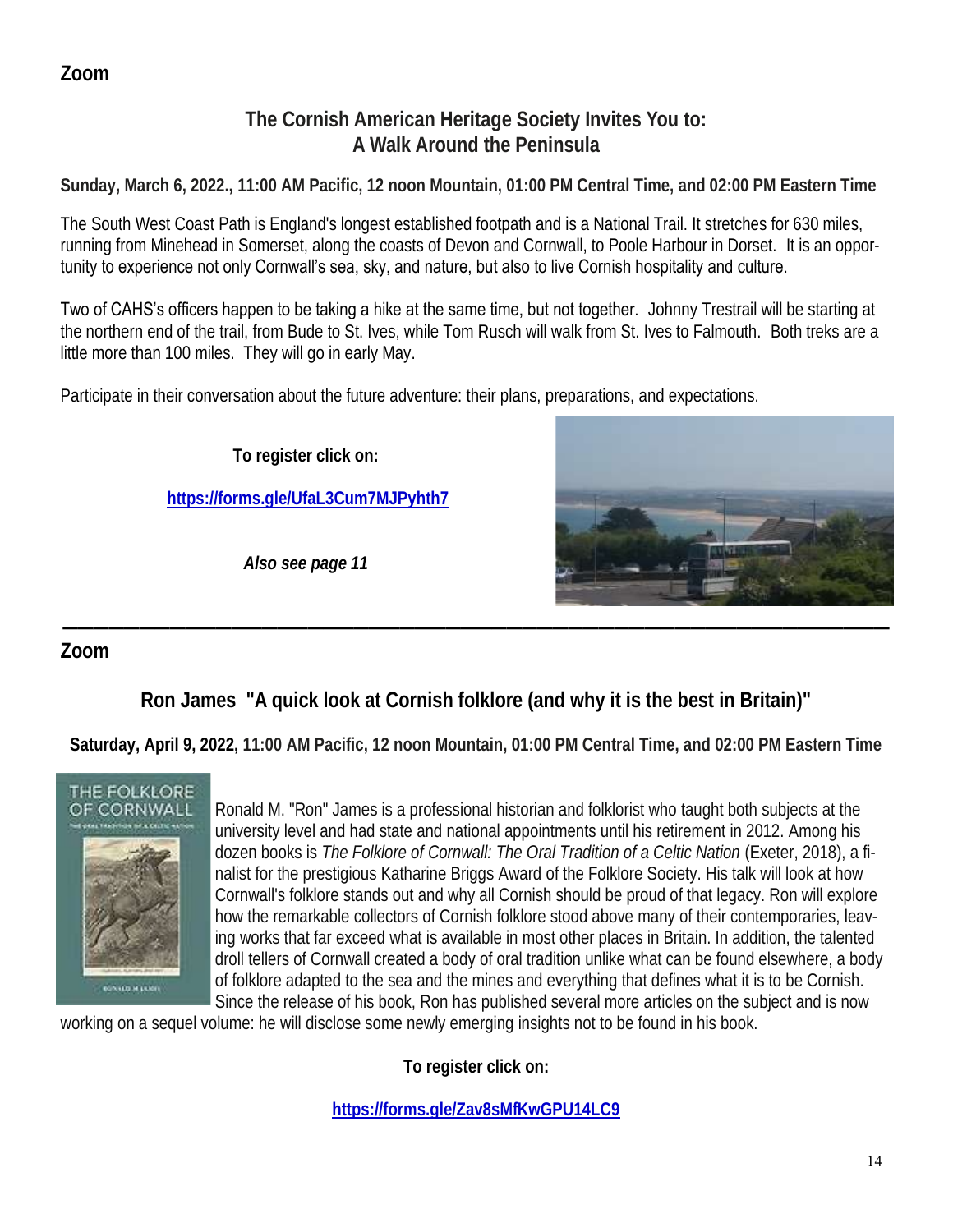# **Taklow a Vern**



# **Plen an Gwari: The Playing Places of Cornwall (2nd edition)**

A beautiful illustrated book written by **Will Coleman**, opening up the undiscovered treasures of medieval Cornish theatre culture.

#### **'Devils and Devices to delight as well the Eye as the Ear'**

A throng of people thousands strong, surrounded by magnificent pavilions, performers, animals, guns and fireworks; the theatre culture of medieval Cornwall would have delivered an epic, immersive experience.

£20.00 from Golden Tree

*In Search of Cornwall* is the fourth volume in the third series of *Cornish Studies* and intended as the catalyst for a new collection of thematic volumes that will develop both the series and the discipline over the next few years.

The launch of this edited collection of papers demonstrates that a desire on the part of researchers to investigate the story of Cornwall still appeals in the present day. It is edited by Garry Tregidga, Co - Director of the Institute of Cornish Studies, and brings together the work of established and emerging scholars who explore a wide variety of topics such as emigration, folklore, heritage, literature, politics and sport. There is an impressive list of fourteen contributors: Mike Bender, Bernard Deacon, Richard Harris, Cheryl Hayden, Victoria Jenner, Ronald James, Rosanna Keane, Charlotte MacKenzie, Brendan McMahon, Rebecca Orchard, Phillip Payton, Garry Tregidga, Mike Tripp and Derek Williams.



Bob Keys, Film and Folklore Director of Cornish Story, concludes that 'The fourth volume of the current series of Cornish Studies raises the most pertinent of questions for all those proud of Cornish heritage and concerned about the future of Kernow in a world of global corporate capitalism. Is there a danger that 'Brand Cornwall' will refer in the future to nothing more than an empty advertising slogan? The essays here suggest not and testify to the vibrant and thought provoking research of a new generation of scholars building on that earlier legacy of Phillip Payton, Charles Thomas and even beyond to A.L.Rowse, Charles Henderson and the original pioneers of the Old Cornwall societies'.

*In Search of Cornwall* was published in December 2021 to mark the fiftieth anniversary of the launch of the Institute of Cornish Studies. The chapters suggest that the multi-disciplinary nature of Cornish Studies is still to the fore in line with advances in the discipline during the 1990s. Other concerns outlined in the introduction include the need for the Institute to embrace democratic scholarship, encourage generational continuity to provide opportunities for younger scholars and recognise the role of 'post-academic' writers in the arts, humanities and social sciences. By this process of academic renewal Cornish Studies will continue to be a dynamic field in the years ahead. Published in 2021 by Cornish Story in association with the Institute of Cornish Studies ISBN 978-1-9161022-2-4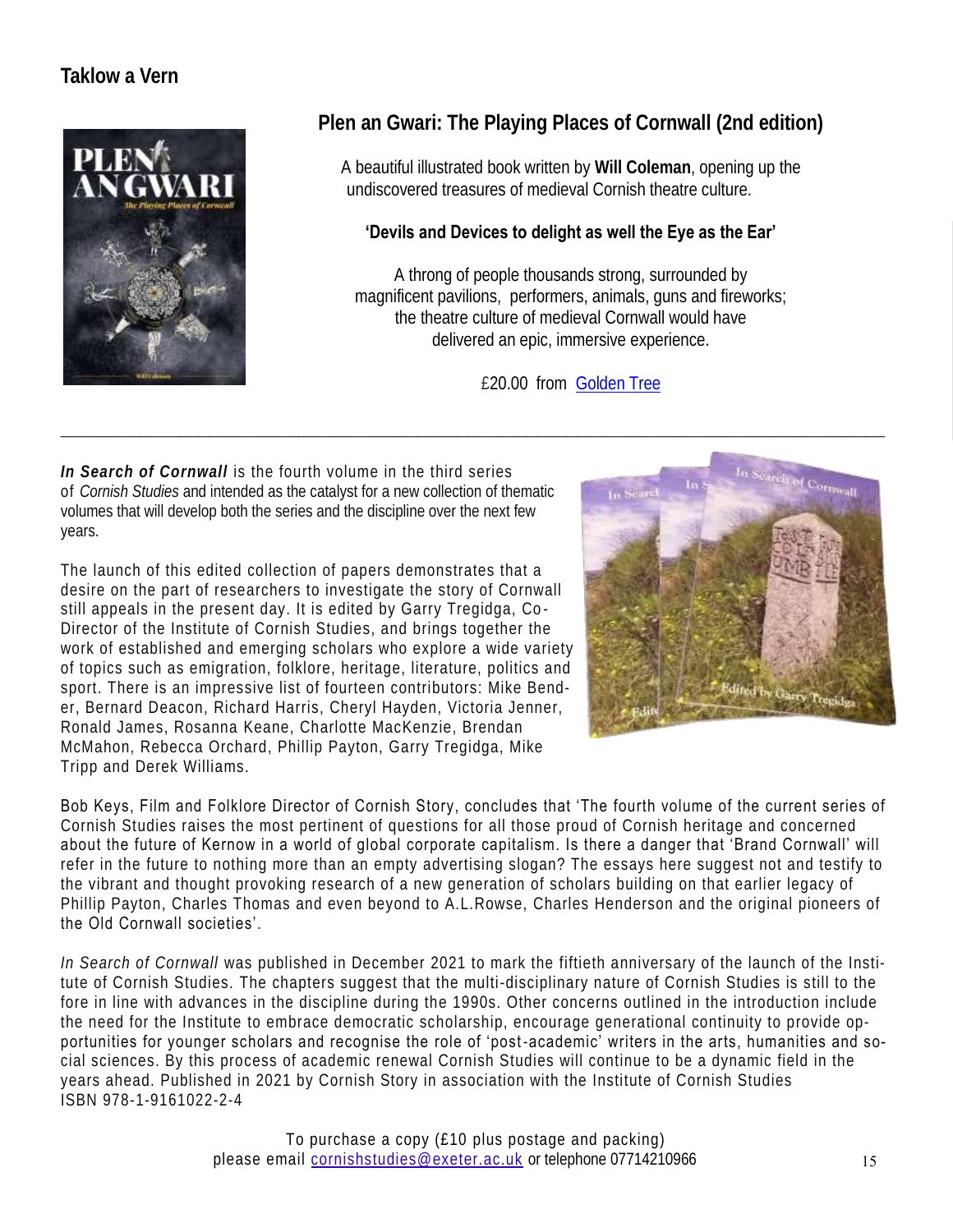**A Peak into Liskeard's Past By Brian Oldham**

Long before the Cornish Times offices moved into Webb's House on the Parade, the King of Saxony was a guest in what was then Webb's Hotel, the finest establishment in S.E. Cornwall. This was in 1846, but two years earlier 20 year old Selina Collins was deported for 7 years for prostitution, she had 'accosted' Sam Hender from St. Cleer outside Webb's tap-room and stole his watch.

This is a part of one of the forty true stories of the struggles and successes of Liskeard's little known residents, with over eighty images, which feature in a new book published by Liskeard & District Museum.



'A Peek into Liskeard's Past' is a long overdue look at life in our ancient Cornish market town, first recorded in 1,000 AD, which experienced a copper-mining boom in the second half of the 19th century.

The author is Brian Oldham, a volunteer at the Museum, current President of Liskeard Old Cornwall Society and a regular speaker, and walk leader, with many local groups and societies. Heavily involved in Heritage Open Days and the preservation of ancient monuments as an Area Representative for Liskeard Archaeological Society, Brian has been interviewed on a variety of local topics on BBC's Spotlight and Radio Cornwall. In his short time in Liskeard, a mere eleven years, Brian has developed a particular interest in the social side of the town's history, particularly its changing fortunes of the 19th century.

Brian's approach when compiling the 'peeks' has been to take a small 'snippet' of information and develop it further using modern research methods. The 'snippets' are various: the cemetery headstone which tells us that the cause of death was 'by the falling of a block of granite while he superintended the erection of the Town Hall', or the newspaper report concerning the respectable Liberal agent for 'Tommy' Robartes of Lanhydrock, who spent seven days in Bodmin Jail for nonpayment of the Education Rate.

Many fine Victorian homes, lived in by very well-off pillars of society, still exist in Liskeard, but life wasn't wonderful for one and all. So as well as the occasional Mayor and Attorney, Brian has written about the pauper in the workhouse, the children working in the mines and living in squalor, the many shopkeepers and the many more servants.

The author, designer and the indexer are all Liskeard residents, making a truly local publication which is sure to appeal to those who have even just a passing interest in social history.

> Currently available in The Book Shop on Barras Street and the Liskeard & District Museum in Pike Street, or online at www.thebookshopliskeard.com, the price is £9.99

> > .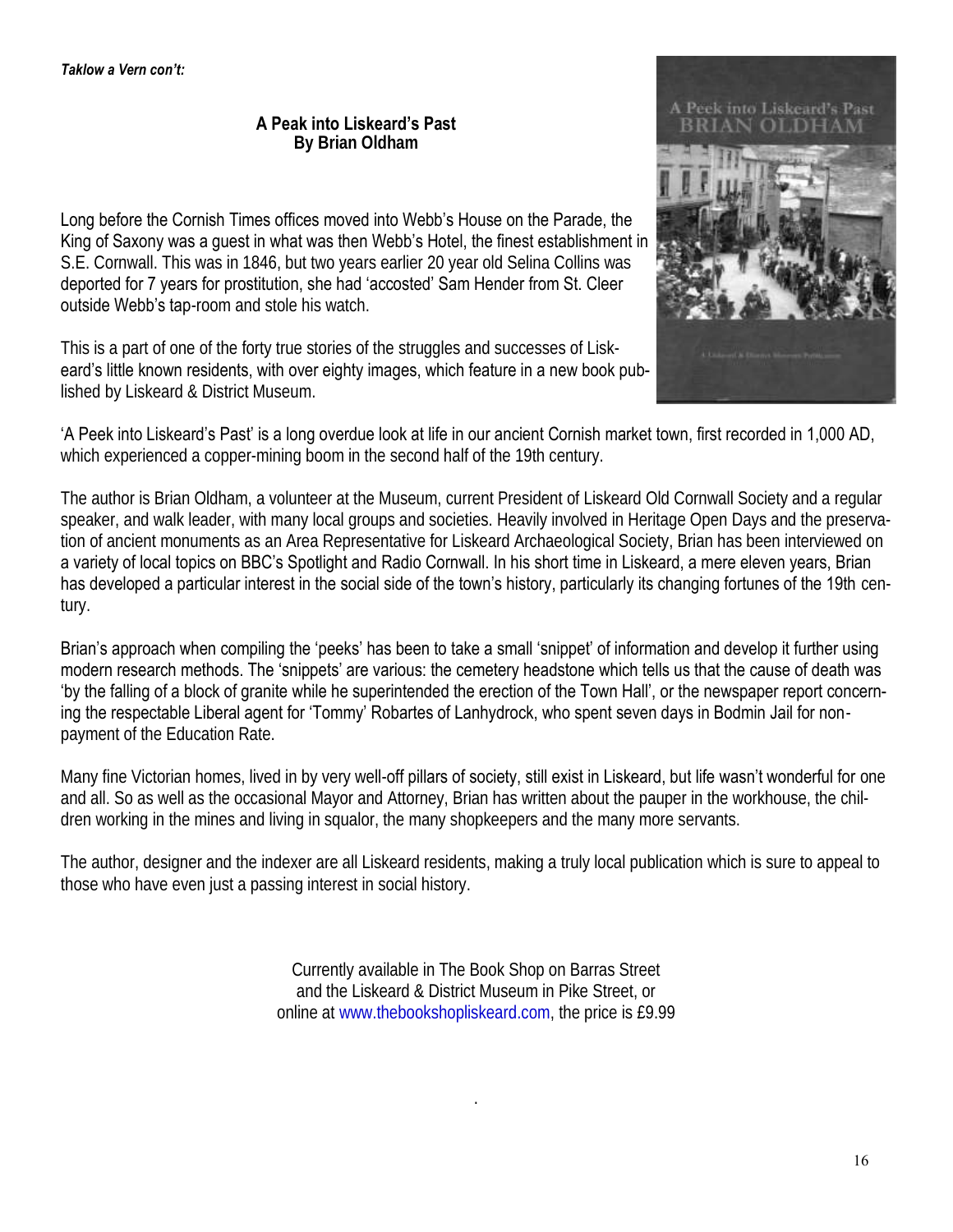#### *Taklow a Vern con't:*

**A Uniquely Cornish Concept: the story of the Old Cornwall movement 1920-2020**



The Federation of Old Cornwall Societies is an umbrella organisation for the 42 Old Cornwall Societies in Cornwall – from the far west in St Just & Pendeen to the southeast in Torpoint, from the north at Bude Stratton to the south at Mullion. The very first Old Cornwall Society was founded in St Ives in 1920. With the centenary year being in 2020, several events were organised to mark such a special time. These had to be cancelled one by one throughout 2020 as the devastation of the coronavirus (Covid-19) pandemic gradually became known. As the world entered the new year of 2021, it became clear that the pandemic would be continuing with variants appearing in different parts of the world. As Federation President I was determined that the centenary year would be marked as much as possible, even though it would be a year late.

The Federation's Publications Sub-Committee had already been working on a centenary book which was finally published in 2021. The title gives a clue to its contents *A Uniquely Cornish Concept: the story of the Old Cornwall movement 1920-2020.* It provides information on work undertaken by societies in practical field work, folk traditions, Cornish language and dialect, Federation publications, and a history of the movement with its aims to preserve, maintain and promote Cornish heritage and culture in all its aspects. The authors Peter Thomas (also Editor), Andrew Langdon and Merv Davey, with contributions from Garry Tregidga, Priscilla Oates, David Stark and Terry Knight are all to be commended on researching and meeting throughout two difficult pandemic years, while Perran Tremewan added much to the book's layout and design. The centenary book was finally distributed in September 2021 by a team of volunteers so that each member had a free copy in celebration of the centenary year.

A copy can be purchased via the Federation website:

https://kernowgoth.org/product/a-uniquely-cornishconcept-the-story-of-the-old-cornwall-movement-1920- 2020/

**New Year's Resolutions By Alison DePrey Singleton GenealogyGems Digest, Allen County Public Library**

#### As we go into the New Year, many people make New Year's resolutions.

These resolutions can range from diet and exercise to relationships to beginning new hobbies. They are personal journeys that people make to improve their lives in the coming year. But why do we do this? Is there a history behind the tradition?

The short answer is yes! People have been making resolutions for centuries.



For instance, the Babylonians began a tradition that was similar to our New Year's resolutions. Their new year was celebrated at the first new moon after the vernal equinox and was the time when they made promises to the gods. If they did not fulfill their promises, the gods would not be favorable to them in the coming year.

Later, after Julius Caesar established a new calendar, the Romans also made promises to the deity Janus, for whom January was named, at the first of the year.

Eventually, making resolutions became part of the Christian tradition as well. The first of the year was the day to reflect on mistakes and improvements to be made. In 1740, John Wesley created Covenant Renewal Service, which was commonly held on New Year's Day or Eve. The event was a time to pray and make resolutions for the new year, and it is still practiced in many churches.

Today, New Year's resolutions are mainly secular and rooted in our desire for self-improvement. It is a tradition of reflection and looking forward to opportunities that many people eagerly await. If you make a New Year's resolution, hopefully it will be fulfilled. Happy New Year!

*Karin Easton*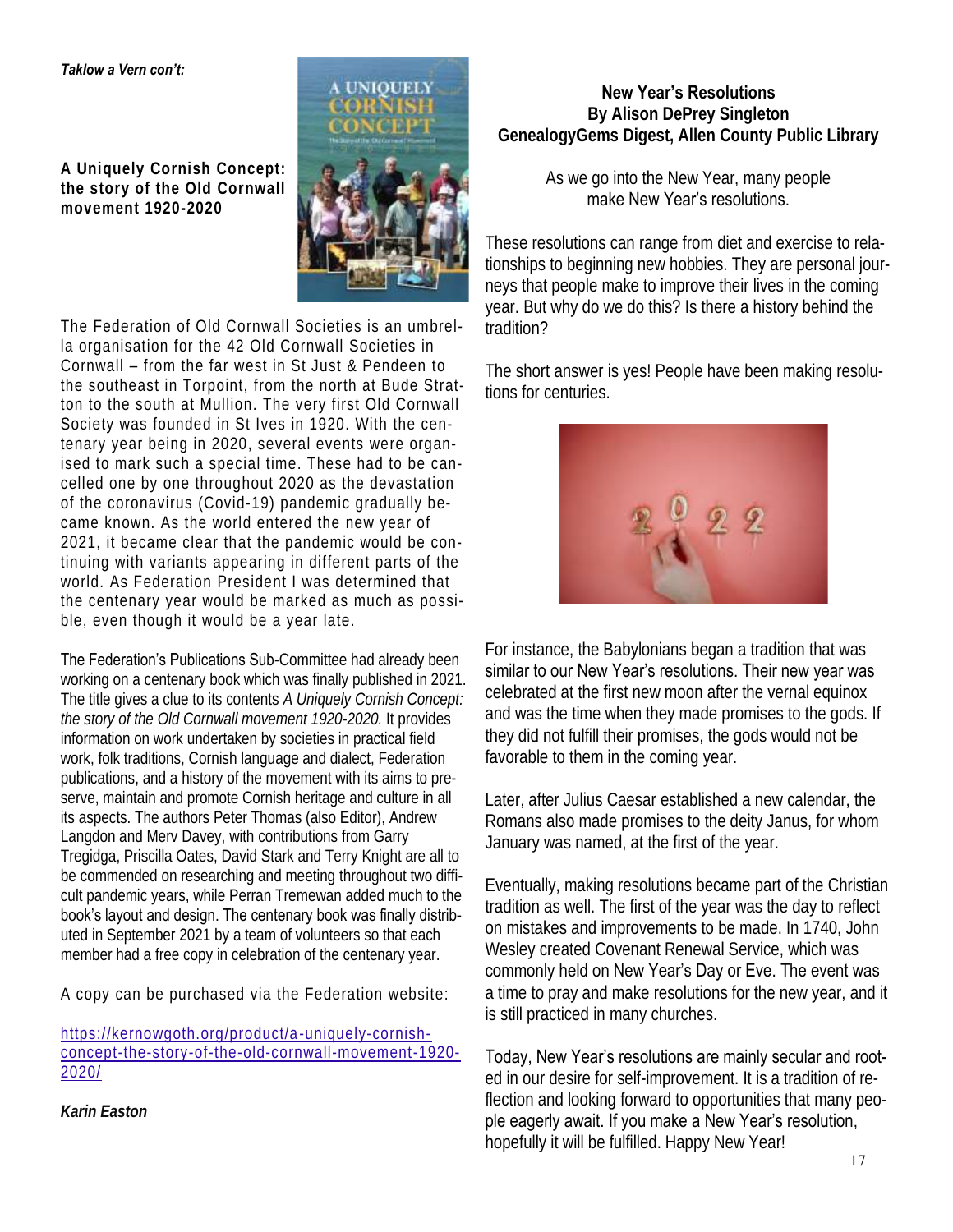

**Penlee Lifeboat Disaster Wikipedia**

19 December 1981 The Royal National Lifeboat Institution lifeboat *Solomon Browne*, based at the Penlee Lifeboat Station near Mousehole went to the aid of the vessel *Union Star* after its engines failed in heavy seas. After the lifeboat had rescued four people, both vessels were lost with all hands, sixteen people died, including eight volunteer lifeboatmen.

The MV *Union Star* was launched in Ringkobing Denmark only a few days before being wrecked on the Cornish coast. Registered in Dublin, Ireland it sailed to the Netherlands for a cargo of fertilizer for its maiden voyage to Arklow in Ireland. It carried a crew of five along with the captain's family (wife and two stepdaughters) who had been picked up at an unauthorized call at Essex.

Near the south coast of Cornwall, the new ship's engines failed. The crew was unable to restart them but did not make a mayday call. A tug, the Noord Holland offered help, but the captain initially refused, and later accepted after consulting the owners. Winds were gusting up to 90 knots (100 mph) hurricane force and waves up to 60 feet high. The ship was blown across Mount's Bay towards the rocks of Boscawen Cove, near Lamorna.

The Coastguard at Falmouth summoned a Royal Navy Sea King helicopter but they were unable to winch anyone off the ship as the wind was too violent.

The *Solomon Browne* was put on standby in case the helicopter rescue failed. The lifeboat headed out to the drifting coaster and was able, after several tries, to come alongside the coaster. Four people were able to jump across and the station heard 'we got four off, male and female, there's two left on board, but that was the last heard from either vessel. The helicopter pilot later reported, 'the greatest act of courage

ever seen, and am ever likely to see, was the penultimate courage and dedication shown by the Penlee [crew] when it maneuvered back alongside the casualty in over 60 ft breakers and rescued four people shortly after the Penlee had been bashed on top of the casualty's hatch covers. They were truly the bravest eight men I've ever seen, who were also totally dedicated to upholding the highest standards of the RNLI'. Other lifeboats that were summoned could not withstand the sea to make any headway.

The *Solomon Browne* was found along the shore and the *Union Star* lay capsized on the rocks, west of the Tater Du Lighthouse. Most of the bodies were found.

The disaster was due to damage to the fuel with sea water, while off a dangerous lee shore, extreme severity of the weather, wind and sea, and the capsize of the vessel shortly after stranding.

*The Solomon Browne loss* was in consequence of the persistent and heroic endeavors by the coxswain and his crew to save the lives of all from the *Union Star*. Such heroism enhances the highest traditions of the Royal National Lifeboat Institution in whose service they gave their lives.

Coxswain Trevelyan Richards was posthumously awarded the RNLI's gold medal, while the remainder of the crew were all posthumously awarded bronze medals. The station itself was awarded a gold medal service plaque.

Two nights before the disaster, Charlie Greenhaugh, crewmember, who in civilian life was the landlord of the Ship Inn on the quayside in Mousehole, had turned on the village's Christmas lights. After the storm the lights were left off but three days later his widow Mary asked for them to be repaired and lit again. The village has been lit up each December since then, but on the anniversary of the disaster they are turned off at 8:00 pm for an hour as an act of remembrance.

Within a day of the disaster enough people from Mousehole had volunteered to form a new lifeboat crew. In 1983 a new lifeboat station (still known as 'Penlee') was opened nearby at Newlyn where a faster, larger boat could be kept moored afloat in the harbour.



**Penlee's** *Solomon Browne*  **lifeboat in 1973**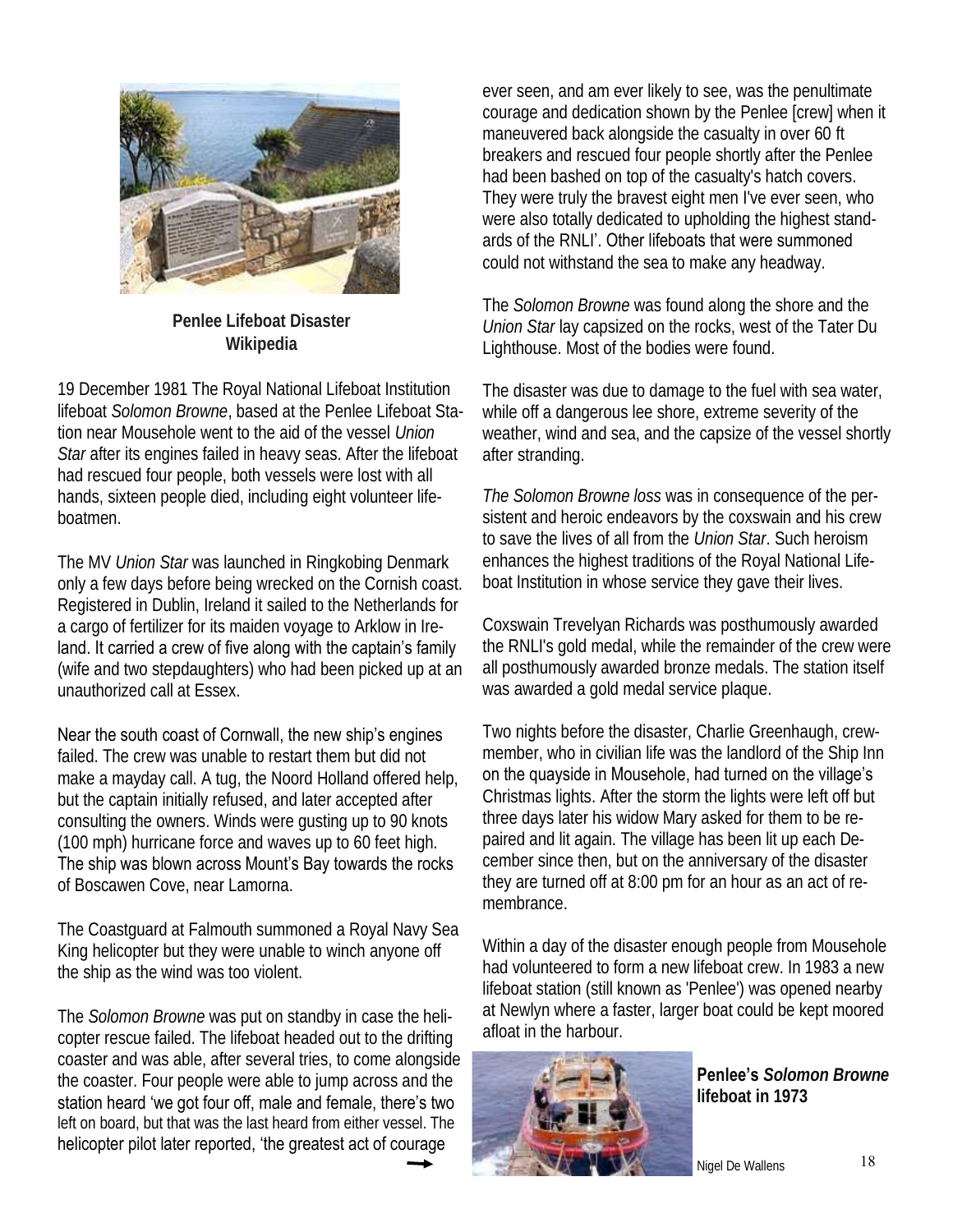#### **Hello!**

This is Johnny Trestrail, you're friendly, neighborhood CAHS membership chair.

I'm happy to report that we've added over 20 new Kowetha since the last newsletter was published in late November. We now number a bold 97! So tantalizingly close to an even 100….

Ask your Cornish family and friends to join our group; the more, the merrier!

Click **https://forms.gle/r3BTE7W3ww4V2h8t9** to register!

Our current membership is strongest in Ontario, the West Coast, and the upper Midwest. There are a bunch of us (like me in Georgia) that are the only CAHS Kowetha in the entire state; how lonely it is. There must be more of us around, surely? Let's try to find them.



Most of us are interested in all things Cornish but the heavy area of interest is Cornish History. Who doesn't love hearing about the old-timey days?